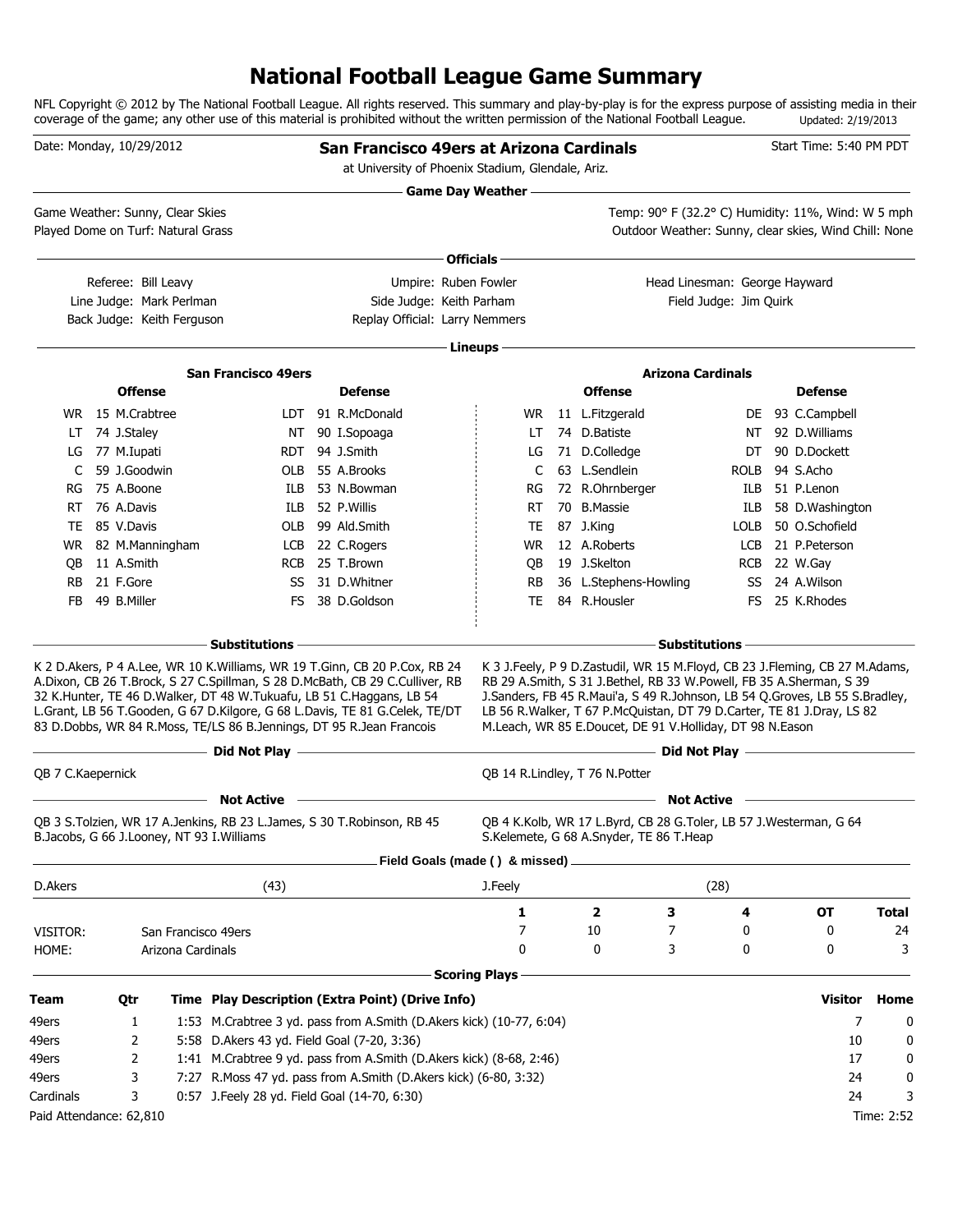# **Final Individual Statistics**

|                            |            | <b>San Francisco 49ers</b> |            |                 |            |              |              |                |                     |             |                        |           | <b>Arizona Cardinals</b> |                |              |                  |              |             |
|----------------------------|------------|----------------------------|------------|-----------------|------------|--------------|--------------|----------------|---------------------|-------------|------------------------|-----------|--------------------------|----------------|--------------|------------------|--------------|-------------|
| <b>RUSHING</b>             |            |                            | <b>ATT</b> | <b>YDS</b>      | <b>AVG</b> |              | LG           | <b>TD</b>      | <b>RUSHING</b>      |             |                        |           |                          | <b>ATT</b>     | <b>YDS</b>   | <b>AVG</b>       | LG           | <b>TD</b>   |
| F.Gore                     |            |                            | 16         | 55              | 3.4        |              | 17           | 0              |                     |             | L.Stephens-Howling     |           |                          | 8              | 6            | 0.8              | 11           | $\mathbf 0$ |
| K.Hunter                   |            |                            | 10         | 43              | 4.3        |              | 9            | $\mathbf 0$    | J.Skelton           |             |                        |           |                          | 1              | 1            | 1.0              | 1            | 0           |
| M.Crabtree                 |            |                            | 1          | 8               | 8.0        |              | 8            | 0              |                     |             |                        |           |                          |                |              |                  |              |             |
| A.Smith                    |            |                            | 1          | 6               | 6.0        |              | 6            | 0              |                     |             |                        |           |                          |                |              |                  |              |             |
| <b>B.Miller</b>            |            |                            | 1          | 1               | 1.0        |              | 1            | 0              |                     |             |                        |           |                          |                |              |                  |              |             |
| Total                      |            |                            | 29         | 113             | 3.9        |              | 17           | 0              | Total               |             |                        |           |                          | 9              | 7            | 0.8              | 11           | 0           |
| <b>PASSING</b>             | <b>ATT</b> | <b>CMP</b>                 | <b>YDS</b> | SK/YD           | TD         |              | <b>LG IN</b> | RT             | <b>PASSING</b>      |             |                        | ATT       | <b>CMP</b>               | YDS            | SK/YD TD     |                  | LG IN        | <b>RT</b>   |
| A.Smith                    | 19         | 18                         | 232        | 4/28            | 3          | 47           |              | $0$ 157.1      | J.Skelton           |             |                        | 52        | 32                       | 290            | 4/32         | 0                | 27<br>1      | 68.6        |
| Total                      | 19         | 18                         | 232        | 4/28            | 3          | 47           |              | $0$ 157.1      | Total               |             |                        | 52        | 32                       | 290            | 4/32         | 0                | 27<br>1      | 68.6        |
| <b>PASS RECEIVING</b>      |            | <b>TAR</b>                 | <b>REC</b> | <b>YDS</b>      | <b>AVG</b> |              | LG           | TD             |                     |             | <b>PASS RECEIVING</b>  |           | <b>TAR</b>               | <b>REC</b>     | <b>YDS</b>   | <b>AVG</b>       | LG           | <b>TD</b>   |
| M.Crabtree                 |            | 5                          | 5          | 72              | 14.4       |              | 30           | $\overline{2}$ | A.Roberts           |             |                        |           | 11                       | 7              | 65           | 9.3              | 20           | $\mathbf 0$ |
| M.Manningham               |            | 4                          | 4          | 20              | 5.0        |              | 10           | 0              | L.Fitzgerald        |             |                        |           | 11                       | 5              | 52           | 10.4             | 16           | 0           |
| D.Walker                   |            | 3                          | 2          | 38              | 19.0       |              | 23           | 0              | M.Floyd             |             |                        |           | 11                       | 5              | 36           | 7.2              | 9            | $\bf{0}$    |
| V.Davis                    |            | 2                          | 2          | 34              | 17.0       |              | 25           | 0              | R.Housler           |             |                        |           | 5                        | 4              | 32           | 8.0              | 16           | 0           |
| R.Moss                     |            | 1                          | 1          | 47              | 47.0       |              | 47           | 1              | J.King              |             |                        |           | 3                        | 3              | 43           | 14.3             | 27           | 0           |
| F.Gore                     |            | 1                          | 1          | 11              | 11.0       |              | 11           | 0              |                     |             | L.Stephens-Howling     |           | 4                        | 3              | 32           | 10.7             | 24           | 0           |
| K.Hunter                   |            | 1                          | 1          | 6               | 6.0        |              | 6            | 0              | E.Doucet            |             |                        |           | 4                        | $\overline{2}$ | 21           | 10.5             | 16           | 0           |
| K.Williams                 |            | 1                          | 1          | $\overline{4}$  | 4.0        |              | 4            | 0              | A.Sherman           |             |                        |           | 2                        | $\overline{2}$ | 11           | 5.5              | 7            | $\pmb{0}$   |
| T.Ginn                     |            | 1                          | 1          | 0               | 0.0        |              | 0            | 0              | P.Peterson          |             |                        |           | 1                        | 1              | $-2$         | $-2.0$           | $-2$         | 0           |
| Total                      |            | 19                         | 18         | 232             | 12.9       |              | 47           | 3              | Total               |             |                        |           | 52                       | 32             | 290          | 9.1              | 27           | 0           |
| <b>INTERCEPTIONS</b>       |            |                            | <b>NO</b>  | <b>YDS</b>      | <b>AVG</b> |              | LG           | <b>TD</b>      |                     |             | <b>INTERCEPTIONS</b>   |           |                          | <b>NO</b>      | <b>YDS</b>   | <b>AVG</b>       | LG           | <b>TD</b>   |
| C.Culliver                 |            |                            | 1          | 0               | 0.0        |              | 0            | $\bf{0}$       |                     |             |                        |           |                          |                |              |                  |              |             |
| Total                      |            |                            | 1          | 0               | 0.0        |              | 0            | 0              | Total               |             |                        |           |                          | 0              | 0            | 0                | 0            | 0           |
| <b>PUNTING</b>             | NO         | <b>YDS</b>                 | <b>AVG</b> | <b>NET</b>      | TB         |              | <b>IN20</b>  | LG             | <b>PUNTING</b>      |             |                        | <b>NO</b> | <b>YDS</b>               | <b>AVG</b>     | <b>NET</b>   | TВ               | <b>IN20</b>  | LG          |
| A.Lee                      | 5          | 244                        | 48.8       | 45.8            |            | 0            | 3            | 55             | D.Zastudil          |             |                        | 7         | 331                      | 47.3           | 36.0         | 1                | 1            | 54          |
| Total                      | 5          | 244                        | 48.8       | 45.8            |            | 0            | 3            | 55             | Total               |             |                        | 7         | 331                      | 47.3           | 36.0         | 1                | 1            | 54          |
| <b>PUNT RETURNS</b>        |            | <b>NO</b>                  | <b>YDS</b> | <b>AVG</b>      | FC         |              | LG           | TD             | <b>PUNT RETURNS</b> |             |                        |           | <b>NO</b>                | <b>YDS</b>     | <b>AVG</b>   | <b>FC</b>        | LG           | TD          |
| T.Ginn                     |            | 5                          | 59         | 11.8            |            | 1            | 35           | 0              | P.Peterson          |             |                        |           | 4                        | 15             | 3.8          | 1                | 6            | 0           |
| [TOUCHBACK]                |            | 1                          | 0          | 0.0             |            | 0            | 0            | 0              |                     |             |                        |           |                          |                |              |                  |              |             |
| Total                      |            | 5                          | 59         | 11.8            |            | 1            | 35           | 0              | Total               |             |                        |           | 4                        | 15             | 3.8          | 1                | 6            | 0           |
| <b>KICKOFF RETURNS</b>     |            | <b>NO</b>                  | <b>YDS</b> | <b>AVG</b>      |            | FC           | LG           | TD             |                     |             | <b>KICKOFF RETURNS</b> |           | <b>NO</b>                | <b>YDS</b>     | <b>AVG</b>   | FC               | LG           | TD          |
| T.Ginn                     |            | 1                          | 31         | 31.0            |            | 0            | 31           | 0              | [TOUCHBACK]         |             |                        |           | 5                        | 0              | 0.0          | 0                | 0            | 0           |
| [TOUCHBACK]                |            | $\mathbf{1}$               | 0          | 0.0             |            | 0            | 0            | 0              |                     |             |                        |           |                          |                |              |                  |              |             |
| Total                      |            | $\mathbf{1}$               | 31         | 31.0            |            | 0            | 31           | $\mathbf 0$    | Total               |             |                        |           | $\mathbf 0$              | $\mathbf 0$    | 0.0          | $\boldsymbol{0}$ | 0            | 0           |
| <b>San Francisco 49ers</b> |            |                            |            |                 |            |              |              |                |                     |             |                        |           |                          |                |              |                  |              |             |
| <b>FUMBLES</b>             |            |                            |            | <b>FUM LOST</b> |            |              |              | OWN-REC YDS TD |                     |             | <b>FORCED</b>          |           | <b>OPP-REC</b>           | <b>YDS</b>     | <b>TD</b>    | <b>OUT-BDS</b>   |              |             |
| Total                      |            |                            |            | $\mathbf{0}$    |            | $\mathbf 0$  |              | $\mathbf 0$    | 0                   | $\mathbf 0$ | $\mathbf{0}$           |           | $\mathbf{0}$             | $\mathbf 0$    | $\mathbf{0}$ |                  | $\mathbf{0}$ |             |
| <b>Arizona Cardinals</b>   |            |                            |            |                 |            |              |              |                |                     |             |                        |           |                          |                |              |                  |              |             |
| <b>FUMBLES</b>             |            |                            |            | <b>FUM LOST</b> |            |              |              | OWN-REC YDS TD |                     |             | <b>FORCED</b>          |           | <b>OPP-REC</b>           | <b>YDS</b>     | <b>TD</b>    | <b>OUT-BDS</b>   |              |             |
| Total                      |            |                            |            | 0               |            | $\mathbf{0}$ |              | $\mathbf{0}$   | 0                   | 0           | $\mathbf{0}$           |           | $\mathbf{0}$             | $\mathbf{0}$   | $\mathbf{0}$ |                  | 0            |             |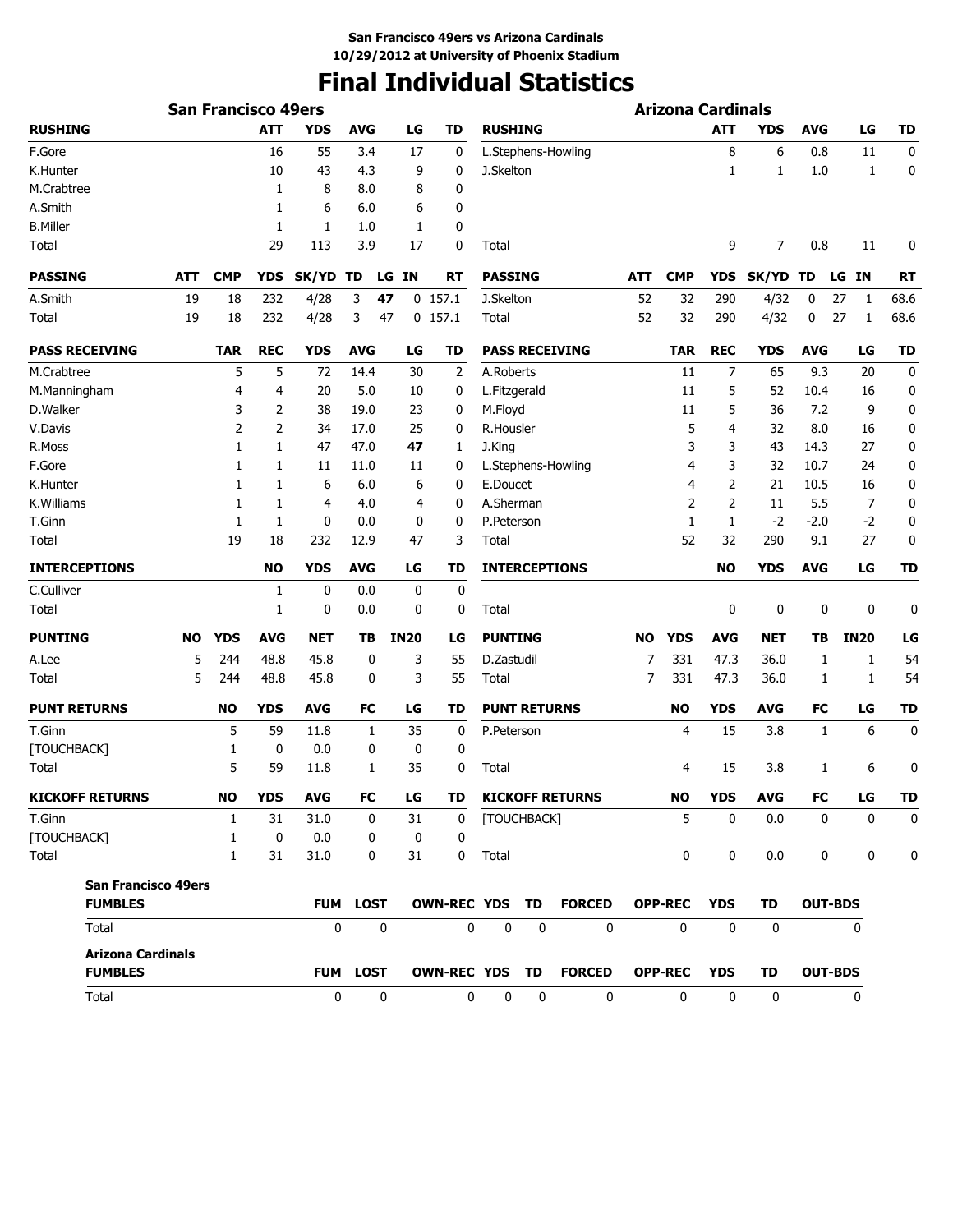# **Final Team Statistics**

|                                                   | <b>Visitor</b> | Home             |
|---------------------------------------------------|----------------|------------------|
|                                                   | 49ers          | <b>Cardinals</b> |
| <b>TOTAL FIRST DOWNS</b>                          | 15             | 16               |
| By Rushing                                        | 4              | 0                |
| By Passing                                        | 10             | 15               |
| By Penalty                                        | 1              | 1                |
| THIRD DOWN EFFICIENCY                             | 6-12-50%       | 2-14-14%         |
| <b>FOURTH DOWN EFFICIENCY</b>                     | $0 - 0 - 0%$   | 2-4-50%          |
| <b>TOTAL NET YARDS</b>                            | 317            | 265              |
| Total Offensive Plays (inc. times thrown passing) | 52             | 65               |
| Average gain per offensive play                   | 6.1            | 4.1              |
| <b>NET YARDS RUSHING</b>                          | 113            | 7                |
| <b>Total Rushing Plays</b>                        | 29             | 9                |
| Average gain per rushing play                     | 3.9            | 0.8              |
| Tackles for a loss-number and yards               | $3-5$          | $3 - 10$         |
| <b>NET YARDS PASSING</b>                          | 204            | 258              |
| Times thrown - yards lost attempting to pass      | $4 - 28$       | $4 - 32$         |
| Gross yards passing                               | 232            | 290              |
| <b>PASS ATTEMPTS-COMPLETIONS-HAD INTERCEPTED</b>  | $19-18-0$      | $52 - 32 - 1$    |
| Avg gain per pass play (inc.# thrown passing)     | 8.9            | 4.6              |
| <b>KICKOFFS Number-In End Zone-Touchbacks</b>     | $5 - 5 - 5$    | $2 - 2 - 1$      |
| <b>PUNTS Number and Average</b>                   | $5 - 48.8$     | $7 - 47.3$       |
| <b>Had Blocked</b>                                | 0              | 0                |
| <b>FGs - PATs Had Blocked</b>                     | $0 - 0$        | $0 - 0$          |
| <b>Net Punting Average</b>                        | 45.8           | 36.0             |
| TOTAL RETURN YARDAGE (Not Including Kickoffs)     | 59             | 15               |
| No. and Yards Punt Returns                        | $5 - 59$       | 4-15             |
| No. and Yards Kickoff Returns                     | $1 - 31$       | $0 - 0$          |
| No. and Yards Interception Returns                | $1 - 0$        | $0 - 0$          |
| <b>PENALTIES Number and Yards</b>                 | 10-80          | $7 - 51$         |
| <b>FUMBLES Number and Lost</b>                    | $0 - 0$        | $0 - 0$          |
| <b>TOUCHDOWNS</b>                                 | 3              | 0                |
| Rushing                                           | 0              | 0                |
| Passing                                           | 3              | 0                |
| <b>EXTRA POINTS Made-Attempts</b>                 | $3 - 3$        | $0-0$            |
| Kicking Made-Attempts                             | $3 - 3$        | $0-0$            |
| <b>FIELD GOALS Made-Attempts</b>                  | $1 - 1$        | $1 - 1$          |
| <b>RED ZONE EFFICIENCY</b>                        | 2-2-100%       | $0 - 2 - 0%$     |
| <b>GOAL TO GO EFFICIENCY</b>                      | 2-2-100%       | $0 - 1 - 0%$     |
| <b>SAFETIES</b>                                   | 0              | 0                |
| <b>FINAL SCORE</b>                                | 24             | 3                |
| TIME OF POSSESSION                                | 31:16          | 28:44            |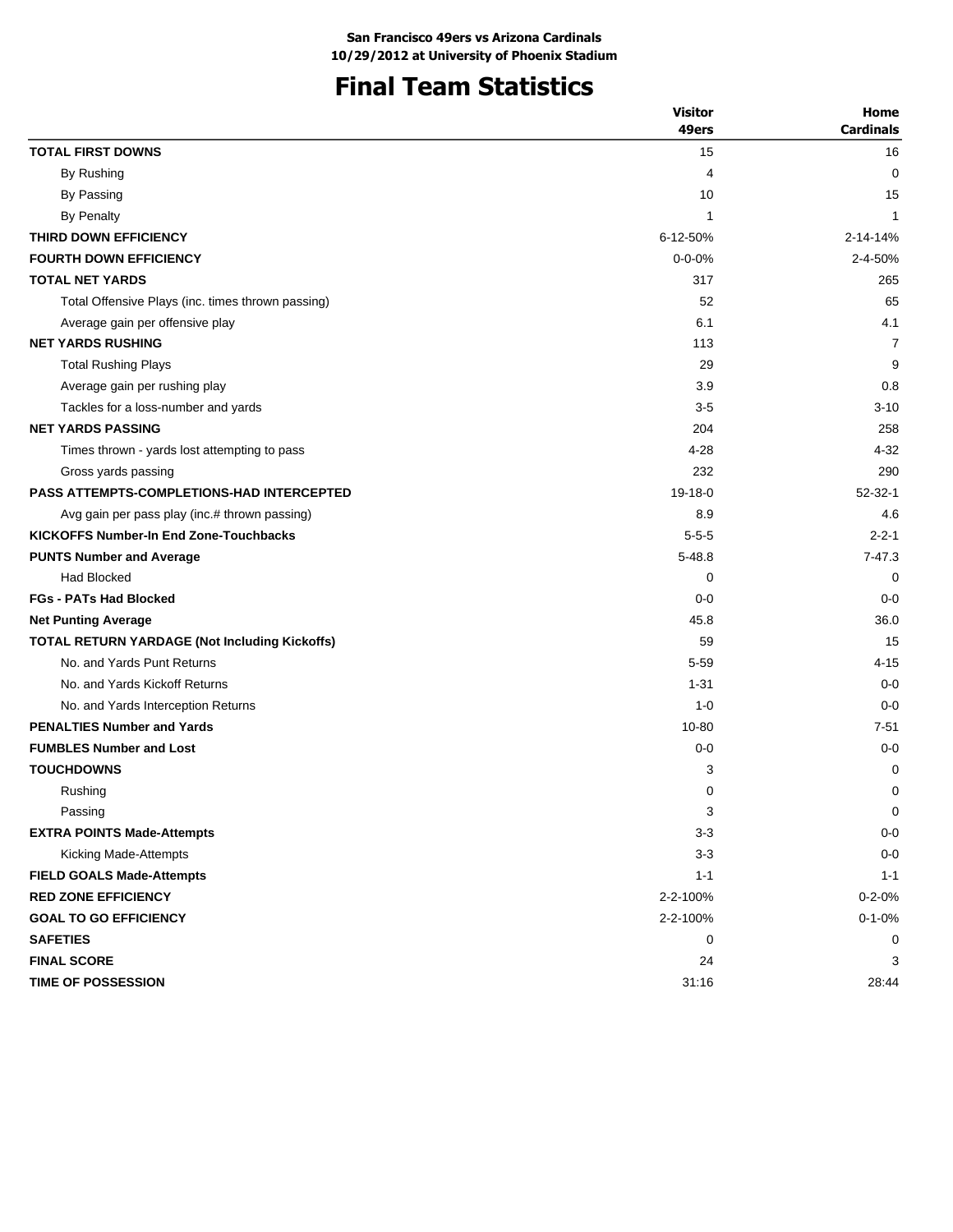# **Ball Possession And Drive Chart**

#### **San Francisco 49ers**

| #            | Time<br>Recd | Time<br>Lost | <b>Time How Ball</b><br><b>Poss Obtained</b> | <b>Drive</b><br>Began | #<br><b>Play</b> | Yds<br>Gain | Yds<br>Pen   | Net<br>Yds | 1st<br>Down    | Last<br><b>Scrm</b> | <b>How Given</b><br>Up |
|--------------|--------------|--------------|----------------------------------------------|-----------------------|------------------|-------------|--------------|------------|----------------|---------------------|------------------------|
| $\mathbf{1}$ | 15:00        | 10:19        | 4:41 Kickoff                                 | <b>SF 25</b>          | 6                | 26          | $-13$        | 13         | 2              | SF 38               | Punt                   |
| 2            | 7:57         | 1:53         | 6:04 Punt                                    | SF 23                 | 10               | 87          | $-10$        | 77         | 5              | $*$ ARZ 3           | Touchdown              |
| 3            | 0:42         | 13:25        | 2:17 Punt                                    | <b>SF 44</b>          | 3                | 6           | 0            | 6          | 0              | 50                  | Punt                   |
| 4            | 9:34         | 5:58         | 3:36 Punt                                    | <b>ARZ 45</b>         | 7                | 25          | -5           | 20         | 1              | <b>ARZ 25</b>       | Field Goal             |
| 5.           | 4:27         | 1:41         | 2:46 Punt                                    | <b>SF 32</b>          | 8                | 68          | $\mathbf{0}$ | 68         | $\overline{4}$ | * ARZ 9             | Touchdown              |
| 6            | 10:59        | 7:27         | 3:32 Punt                                    | <b>SF 20</b>          | 6                | 80          | $\mathbf{0}$ | 80         | $\mathcal{P}$  | <b>ARZ 47</b>       | Touchdown              |
| 7            | 0:57         | 14:18        | 1:39 Kickoff                                 | <b>SF 20</b>          | 3                | $-1$        | $\mathbf{0}$ | $-1$       | $\mathbf{0}$   | SF 19               | Punt                   |
| 8            | 12:54        | 10:51        | 2:03 Punt                                    | SF 36                 | 3                | 4           | 0            | 4          | $\mathbf{0}$   | <b>SF 40</b>        | Punt                   |
| 9            | 7:27         | 3:38         | 3:49 Punt                                    | SF 10                 | 6                | 16          | -5           | 11         |                | <b>SF 21</b>        | Punt                   |
| 10           | 0:49         | 0:00         | 0:49 Downs                                   | SF <sub>1</sub>       |                  | 6           | 0            | 6          | 0              | SF <sub>1</sub>     | End of Game            |

(266) Average SF 27

\_\_\_\_\_\_\_\_\_\_\_\_\_\_\_\_ 

| #            | Time<br>Recd | Time<br>Lost | <b>Time How Ball</b><br><b>Poss Obtained</b> | <b>Drive</b><br>Began | #<br><b>Play</b> | Yds<br>Gain | Yds<br>Pen   | Net<br>Yds | 1st<br><b>Down</b> | Last<br>Scrm  | <b>How Given</b><br>Up |
|--------------|--------------|--------------|----------------------------------------------|-----------------------|------------------|-------------|--------------|------------|--------------------|---------------|------------------------|
| $\mathbf{1}$ | 10:19        | 7:57         | 2:22 Punt                                    | <b>ARZ 27</b>         | 4                | 24          | $\mathbf{0}$ | 24         | 1                  | SF 49         | Punt                   |
| 2            | 1:53         | 0:42         | 1:11 Kickoff                                 | <b>ARZ 20</b>         | 3                | $-2$        | -5           | $-7$       | $\mathbf 0$        | <b>ARZ 13</b> | Punt                   |
| 3            | 13:25        | 9:34         | 3:51 Punt                                    | ARZ 10                | 6                | 17          | $\mathbf{0}$ | 17         | $\mathbf{1}$       | <b>ARZ 27</b> | Punt                   |
| 4            | 5:58         | 4:27         | 1:31 Kickoff                                 | ARZ 20                | 3                | 3           | 0            | 3          | $\mathbf{0}$       | <b>ARZ 23</b> | Punt                   |
| 5.           | 1:41         | 0:00         | 1:41 Kickoff                                 | <b>ARZ 20</b>         | 7                | 27          | $\mathbf{0}$ | 27         | $\overline{2}$     | <b>ARZ 47</b> | Interception           |
| 6            | 15:00        | 10:59        | 4:01 Kickoff                                 | <b>ARZ 20</b>         | 7                | 43          | $\mathbf{0}$ | 43         | 2                  | SF 37         | Punt                   |
|              | 7:27         | 0:57         | 6:30 Kickoff                                 | ARZ 20                | 14               | 80          | $-10$        | 70         | 4                  | $*$ SF 10     | Field Goal             |
| 8            | 14:18        | 12:54        | 1:24 Punt                                    | <b>ARZ 37</b>         | 3                | $-15$       | $\mathbf{0}$ | $-15$      | 0                  | <b>ARZ 22</b> | Punt                   |
| 9            | 10:51        | 7:27         | 3:24 Punt                                    | ARZ 5                 | 5                | 19          | 5            | 24         | 2                  | <b>ARZ 29</b> | Punt                   |
| 10           | 3:38         | 0:49         | 2:49 Punt                                    | <b>ARZ 35</b>         | 14               | 69          | -5           | 64         | 4                  | $*$ SF 7      | Downs                  |

(214) Average ARZ 21

---------------------**\* inside opponent's 20**

|                | <b>Time of Possession by Quarter</b>   | 1st   | 2nd              | 3rd   | 4th                   | ΟТ | Total |
|----------------|----------------------------------------|-------|------------------|-------|-----------------------|----|-------|
| <b>Visitor</b> | San Francisco 49ers                    | 11:27 | 7:57             | 4:29  | 7:23                  |    | 31:16 |
| Home           | Arizona Cardinals                      | 3:33  | 7:03             | 10:31 | 7:37                  |    | 28:44 |
|                | <b>Kickoff Drive No.-Start Average</b> |       | 49ers: 2 - SF 22 |       | Cardinals: 5 - ARZ 20 |    |       |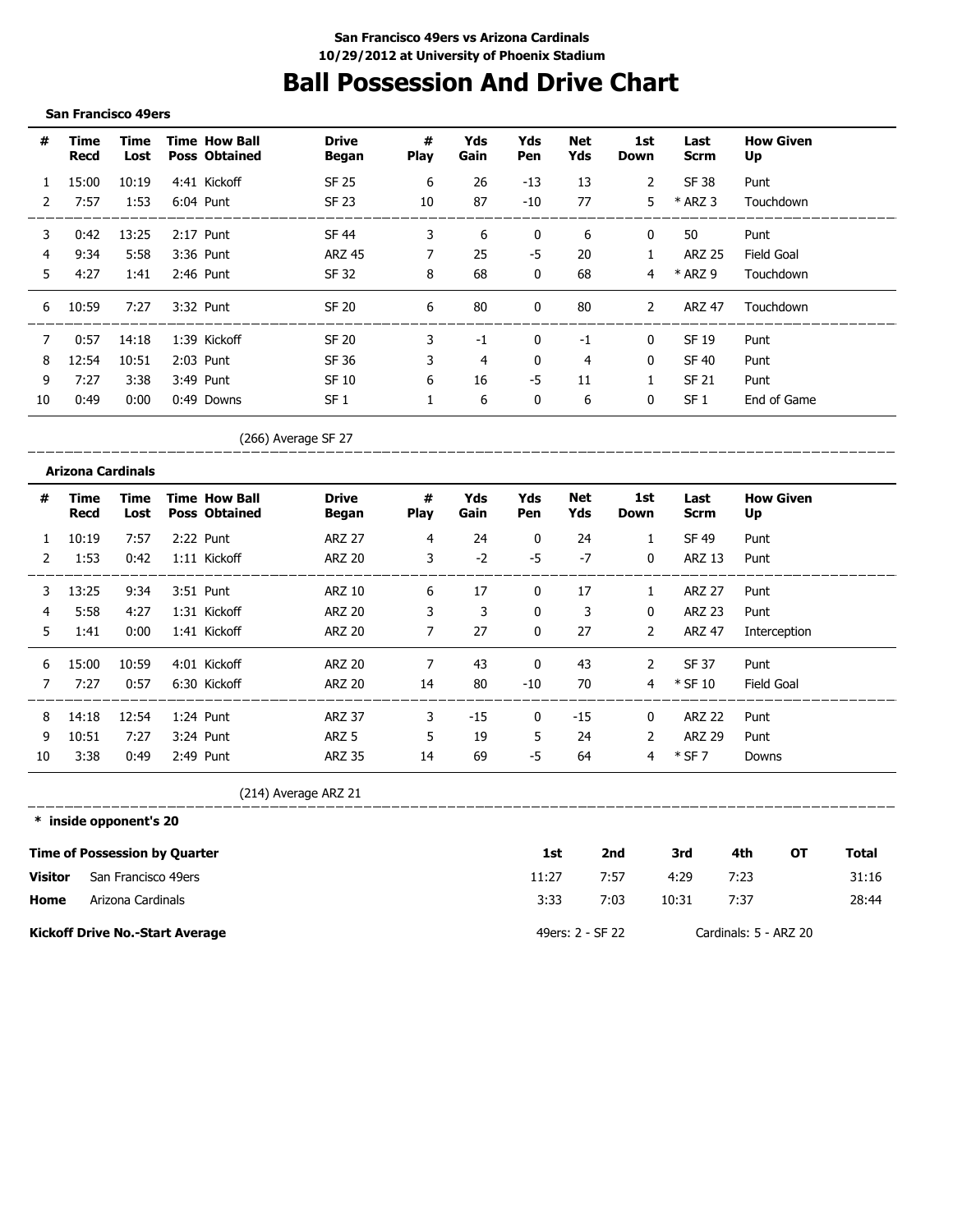# **Final Defensive Statistics**

| <b>San Francisco 49ers</b> |               |             |                |    | <b>Regular Defensive Plays</b> |            |   |             |           |    |           |            | <b>Special Teams</b> |    |           |           |     | <b>Misc</b> |             |           |
|----------------------------|---------------|-------------|----------------|----|--------------------------------|------------|---|-------------|-----------|----|-----------|------------|----------------------|----|-----------|-----------|-----|-------------|-------------|-----------|
|                            | <b>TKL</b>    | <b>AST</b>  | <b>COMB</b>    | SK | <b>YDS</b>                     | <b>TFL</b> | Q | ΙN          | <b>PD</b> | FF | <b>FR</b> | <b>TKL</b> | <b>AST</b>           | FF | <b>FR</b> | <b>BL</b> | TKL | <b>AST</b>  | FF          | <b>FR</b> |
| D.Whitner                  |               | 0           | 7              | 0  | 0                              | 0          |   | 0           | 0         | 0  | 0         | 0          | 0                    | 0  | 0         | 0         | 0   | 0           | 0           | 0         |
| P.Willis                   | 6             |             |                | 0  | 0                              |            |   | 0           |           | 0  | 0         | 0          | 0                    | 0  | 0         | 0         | 0   | 0           | 0           | 0         |
| Ald.Smith                  | 6             | 0           | 6              | 2  | 18                             |            |   | 0           | 0         | 0  | 0         | 0          | 0                    | 0  | 0         | 0         | 0   | 0           | 0           | 0         |
| C.Rogers                   | 6             | 0           | 6              | 0  | 0                              | 0          | 0 | 0           | 0         | 0  | 0         | 0          | 0                    | 0  | 0         | 0         | 0   | 0           | 0           | 0         |
| D.Goldson                  | 4             |             | 5              | 0  | 0                              | 0          | 0 | $\mathbf 0$ |           | 0  | 0         | 1          | 0                    | 0  | 0         | 0         | 0   | 0           | 0           | 0         |
| C.Culliver                 |               | 0           | 3              | 0  | 0                              | 0          |   |             | 4         |    | 0         | 0          | 0                    |    | 0         | 0         | 0   | 0           | 0           | 0         |
| P.Cox                      |               | 0           | 3              | 0  | 0                              | 0          |   | 0           |           | 0  | 0         | 0          | 0                    |    | 0         | 0         | 0   | 0           |             | 0         |
| R.McDonald                 | 3             | 0           | 3              | 0  | 0                              | 2          | 0 | 0           | 0         | 0  | 0         | 0          | 0                    | 0  | 0         | 0         | 0   | 0           | 0           | 0         |
| A.Brooks                   | $\mathcal{P}$ | 0           | $\overline{2}$ |    | 5                              | 2          |   | $\mathbf 0$ | 0         | 0  | 0         | 0          | 0                    | 0  | 0         | 0         | 0   | 0           | 0           | 0         |
| N.Bowman                   |               | 0           |                |    | 9                              |            |   | 0           | 0         | 0  | 0         | 0          | 0                    | 0  | 0         | 0         | 0   | 0           | 0           | 0         |
| T.Brown                    |               | 0           |                | 0  | 0                              | 0          |   | 0           | 6         | 0  | 0         | 0          | 0                    | 0  | 0         | 0         | 0   | 0           | 0           | 0         |
| I.Sopoaga                  |               | $\mathbf 0$ |                | 0  | 0                              |            | 0 | 0           | 0         | 0  | 0         | 0          | 0                    | 0  | 0         | 0         | 0   | 0           | 0           | 0         |
| C.Haggans                  |               | 0           |                | 0  | 0                              | 0          | 0 | 0           | 0         | 0  | 0         | 0          | 0                    | 0  | 0         | 0         | 0   | 0           | $\mathbf 0$ | 0         |
| J.Smith                    |               | 0           | 0              | 0  | 0                              | 0          |   | 0           | 0         | 0  | 0         | 0          | 0                    | 0  | 0         | 0         | 0   | 0           | 0           | 0         |
| T.Gooden                   |               | 0           | 0              | 0  | 0                              | 0          |   | 0           | 0         | 0  | 0         |            | 0                    | 0  | 0         | 0         | 0   | 0           | 0           | 0         |
| C.Spillman                 | 0             | 0           | 0              | 0  | 0                              | 0          |   | 0           | 0         | 0  | 0         |            | 0                    |    | 0         | 0         | 0   | 0           | 0           |           |
| <b>Total</b>               | 44            | 2           | 46             | 4  | 32                             | 9          | 6 |             | 13        | 0  | 0         | 4          | Λ                    | ŋ  | 0         | 0         | 0   | 0           | U           |           |

**TKL = Tackle AST = Assist COMB = Combined QH=QB Hit IN = Interception PD = Pass Defense FF = Forced Fumble FR = Fumble Recovery**

| <b>Arizona Cardinals</b> |                |              |                |              | <b>Regular Defensive Plays</b> |        |          |    |             |              |           |              | <b>Special Teams</b> |              |           |              |              | <b>Misc</b> |           |           |
|--------------------------|----------------|--------------|----------------|--------------|--------------------------------|--------|----------|----|-------------|--------------|-----------|--------------|----------------------|--------------|-----------|--------------|--------------|-------------|-----------|-----------|
|                          | <b>TKL</b>     | <b>AST</b>   | <b>COMB</b>    | SK           | <b>YDS</b>                     | TFL QH |          | IN | <b>PD</b>   | FF           | <b>FR</b> | <b>TKL</b>   | <b>AST</b>           | FF           | <b>FR</b> | <b>BL</b>    | <b>TKL</b>   | <b>AST</b>  | <b>FF</b> | <b>FR</b> |
| P.Lenon                  | 8              | 2            | 10             | 0            | 0                              | 0      |          | 0  | 0           | 0            | 0         | 0            | 0                    | 0            | 0         | 0            | 0            | 0           |           | 0         |
| D.Washington             | 6              | 0            | 6              | 2            | 12                             | 2      |          | 0  | 0           | 0            | 0         | 0            | 0                    | 0            | 0         | 0            | 0            | 0           | C         | 0         |
| C.Campbell               | 6              | 0            | 6              |              | 6                              |        |          | 0  | 0           | 0            | 0         | 0            | 0                    | 0            | 0         | 0            | 0            | 0           | 0         | 0         |
| W.Gay                    | 5              | 0            | 5              | 0            | 0                              | 0      | 0        | 0  | 0           | 0            | 0         | 0            | 0                    | 0            | 0         | 0            | 0            | 0           | 0         | 0         |
| D.Dockett                | 4              | $\mathbf{0}$ | 4              |              | 10                             | 2      |          | 0  | 0           | 0            | 0         | 0            | 0                    | $\mathbf{0}$ | 0         | $\mathbf{0}$ | 0            | 0           | 0         | 0         |
| K.Rhodes                 |                |              | 4              | 0            | 0                              | 0      | 0        | 0  | 0           | 0            | 0         | 0            | 0                    | 0            | 0         | 0            | 0            | 0           | 0         | 0         |
| P.Peterson               |                | 0            | 3              | 0            | 0                              |        | 0        | 0  | 0           | 0            | 0         | 0            | 0                    | 0            | 0         | 0            | 0            | 0           | 0         | 0         |
| Q.Groves                 |                | 0            | 3              | 0            | 0                              | 0      | 0        | 0  | 0           | 0            | 0         | 0            | 0                    | 0            | 0         | 0            | 0            | 0           | 0         | 0         |
| S.Acho                   | $\overline{2}$ | $\mathbf{0}$ | $\overline{2}$ | $\mathbf{0}$ | 0                              |        | 0        | 0  | $\mathbf 0$ | $\mathbf{0}$ | 0         |              | 0                    | $\mathbf{0}$ | 0         | 0            | $\mathbf{0}$ | 0           | 0         | 0         |
| A.Wilson                 |                | 0            | $\overline{2}$ | 0            | 0                              | 0      | 0        | 0  | 0           | 0            | 0         | 0            | 0                    | 0            | 0         | 0            | 0            | 0           | ſ         | 0         |
| O.Schofield              |                |              | 2              | 0            | 0                              | 0      | 0        | 0  | 0           | 0            | 0         | 0            | 0                    | 0            | 0         | 0            | 0            | 0           | 0         | 0         |
| D.Williams               |                | 0            |                | 0            | 0                              | 0      | 0        | 0  | 0           | 0            | 0         | 0            | 0                    | 0            | 0         | 0            | 0            | 0           | 0         | 0         |
| J.Fleming                |                | $\mathbf{0}$ | $\mathbf{1}$   | $\mathbf{0}$ | 0                              | 0      | $\Omega$ | 0  | 0           | $\Omega$     | 0         | $\mathbf{0}$ | 0                    | $\mathbf{0}$ | 0         | 0            | $\Omega$     | 0           | 0         | 0         |
| J.Bethel                 |                | 0            | 0              | 0            | 0                              | 0      |          | 0  | 0           | 0            | 0         | 2            | 0                    | $\mathbf{0}$ | 0         | 0            | 0            | 0           |           | 0         |
| J.Sanders                |                | 0            | 0              | 0            | 0                              | 0      |          | 0  | 0           | 0            | 0         |              | 0                    | 0            | 0         | 0            | 0            | 0           | 0         | 0         |
| R. Walker                | 0              | 0            | 0              | 0            | 0                              | 0      | 0        | 0  | 0           | 0            | 0         |              | 0                    | 0            | 0         | 0            | 0            | 0           | 0         | 0         |
| D.Zastudil               | 0              | $\Omega$     | $\mathbf{0}$   | $\mathbf{0}$ | 0                              | 0      | C        | 0  | 0           | 0            | 0         |              | 0                    | 0            | 0         | $\mathbf{0}$ | 0            | 0           | 0         | 0         |
| L.Fitzgerald             |                | U            | 0              | 0            | 0                              | 0      |          | 0  | 0           | 0            | 0         | 0            | 0                    | 0            | 0         | 0            |              |             |           | 0         |
| Total                    | 45             | 4            | 49             | 4            | 28                             | 8      |          |    |             | 0            | 0         | 6            | 0                    | 0            |           | 0            |              | Ω           |           | 0         |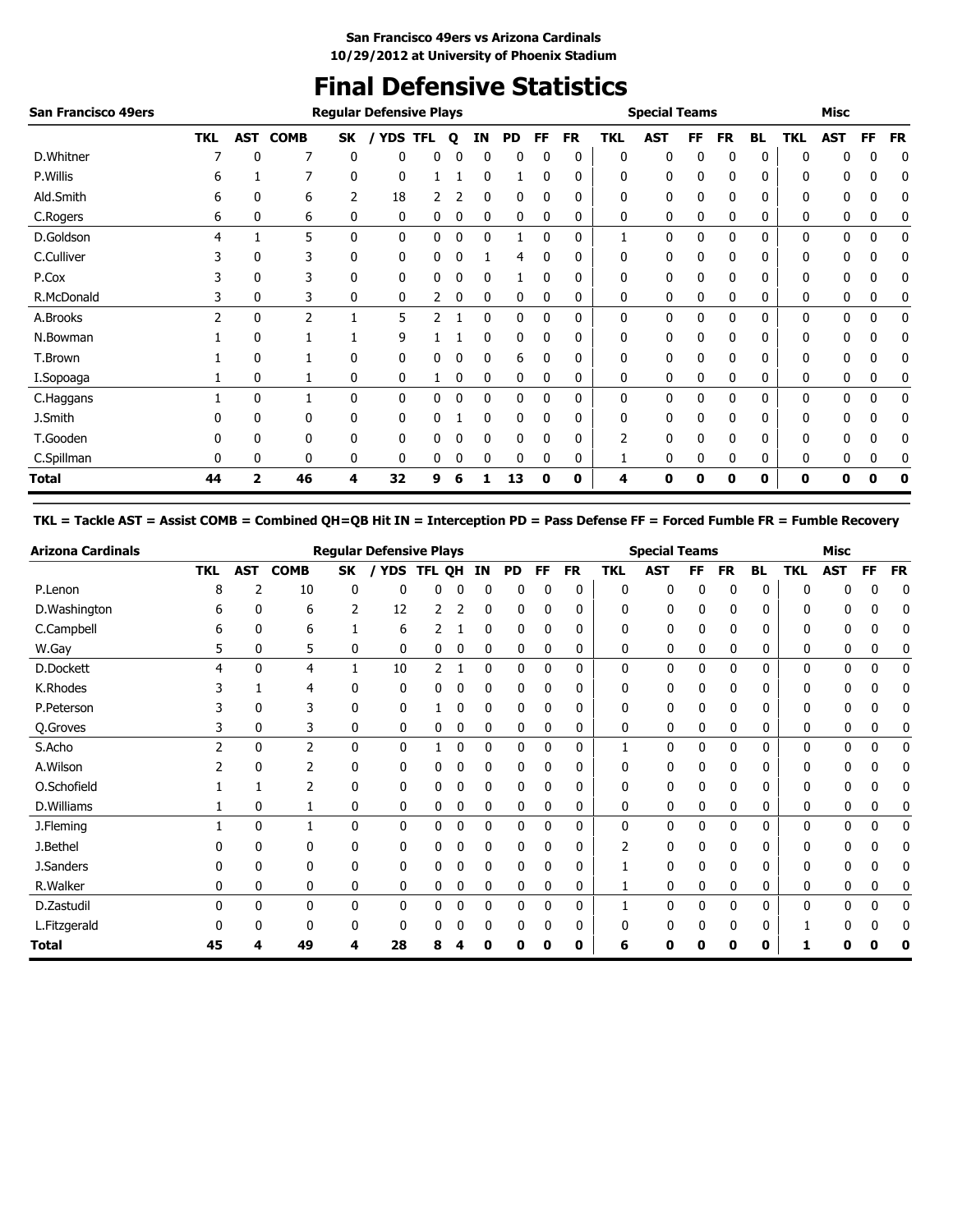# **First Half Summary**

|                            |                                            |     | PERIOD SCORES              |             |                                                  |            |       |    |           |                                                                      | TIME OF POSSESSION  |                          |                |            |            |                   |               |                  |
|----------------------------|--------------------------------------------|-----|----------------------------|-------------|--------------------------------------------------|------------|-------|----|-----------|----------------------------------------------------------------------|---------------------|--------------------------|----------------|------------|------------|-------------------|---------------|------------------|
| 49ers                      |                                            |     |                            | $710 = 17$  |                                                  |            |       |    | 49ers     |                                                                      | 19:24               |                          |                |            |            |                   |               |                  |
| Cardinals                  |                                            |     |                            | $0 \t0 = 0$ |                                                  |            |       |    | Cardinals |                                                                      | 10:36               |                          |                |            |            |                   |               |                  |
|                            |                                            |     |                            |             |                                                  |            |       |    |           | <b>Scoring Plays</b>                                                 |                     |                          |                |            |            |                   |               |                  |
| Team                       | Qtr                                        |     |                            |             | Time Play Description (Extra Point) (Drive Info) |            |       |    |           |                                                                      |                     |                          |                |            |            | Visitor           |               | Home             |
| 49ers                      | $\mathbf{1}$                               |     |                            |             |                                                  |            |       |    |           | 1:53 M.Crabtree 3 yd. pass from A.Smith (D.Akers kick) (10-77, 6:04) |                     |                          |                |            |            | $\overline{7}$    |               | 0                |
| 49ers                      | 2                                          |     |                            |             | 5:58 D.Akers 43 yd. Field Goal (7-20, 3:36)      |            |       |    |           |                                                                      |                     |                          |                |            |            | 10                |               | 0                |
| 49ers                      | $\overline{2}$                             |     |                            |             |                                                  |            |       |    |           | 1:41 M.Crabtree 9 yd. pass from A.Smith (D.Akers kick) (8-68, 2:46)  |                     |                          |                |            |            | 17                |               | 0                |
|                            |                                            |     |                            |             |                                                  |            |       |    |           |                                                                      | San Francisco 49ers |                          |                |            |            | Arizona Cardinals |               |                  |
|                            | <b>TOTAL FIRST DOWNS</b>                   |     |                            |             |                                                  |            |       |    |           |                                                                      |                     | 12                       |                |            |            |                   |               | 4                |
|                            | First Downs Rushing-Passing-by Penalty     |     |                            |             |                                                  |            |       |    |           |                                                                      |                     | $3 - 8 - 1$              |                |            |            |                   | $0 - 4 - 0$   |                  |
|                            | THIRD DOWN EFFICIENCY                      |     |                            |             |                                                  |            |       |    |           |                                                                      |                     | 3-6-50%                  |                |            |            |                   | $1 - 6 - 17%$ |                  |
| <b>TOTAL NET YARDS</b>     |                                            |     |                            |             |                                                  |            |       |    |           |                                                                      |                     | 212                      |                |            |            |                   |               | 69               |
|                            | <b>Total Offensive Plays</b>               |     |                            |             |                                                  |            |       |    |           |                                                                      |                     | 33                       |                |            |            |                   |               | 23               |
|                            | <b>NET YARDS RUSHING</b>                   |     |                            |             |                                                  |            |       |    |           |                                                                      |                     | 80                       |                |            |            |                   |               | 6                |
|                            | <b>NET YARDS PASSING</b>                   |     |                            |             |                                                  |            |       |    |           |                                                                      |                     | 132                      |                |            |            |                   |               | 63               |
|                            | Gross Yards Passing                        |     |                            |             |                                                  |            |       |    |           |                                                                      |                     | 146                      |                |            |            |                   |               | 72               |
|                            | Times thrown-yards lost attempting to pass |     |                            |             |                                                  |            |       |    |           |                                                                      |                     | $2 - 14$                 |                |            |            |                   |               | $1 - 9$          |
|                            | Pass Attempts-Completions-Had Intercepted  |     |                            |             |                                                  |            |       |    |           |                                                                      |                     | $15 - 14 - 0$            |                |            |            |                   | $15 - 7 - 1$  |                  |
|                            | <b>Punts-Number and Average</b>            |     |                            |             |                                                  |            |       |    |           |                                                                      |                     | $2 - 47.5$               |                |            |            |                   | 4 - 50        |                  |
|                            | <b>Penalties-Number and Yards</b>          |     |                            |             |                                                  |            |       |    |           |                                                                      |                     | $5 - 50$                 |                |            |            |                   | $3 - 22$      |                  |
|                            | <b>Fumbles-Number and Lost</b>             |     |                            |             |                                                  |            |       |    |           |                                                                      |                     | $0 - 0$                  |                |            |            |                   | $0 - 0$       |                  |
| <b>Red Zone Efficiency</b> |                                            |     |                            |             |                                                  |            |       |    |           |                                                                      |                     | 2-2-100%                 |                |            |            |                   | $0 - 0 - 0%$  |                  |
| <b>Average Drive Start</b> |                                            |     |                            |             |                                                  |            |       |    |           |                                                                      |                     | <b>SF 36</b>             |                |            |            |                   | <b>ARZ 19</b> |                  |
|                            |                                            |     | <b>San Francisco 49ers</b> |             |                                                  |            |       |    |           |                                                                      |                     | <b>Arizona Cardinals</b> |                |            |            |                   |               |                  |
| <b>RUSHING</b>             |                                            |     |                            | ATT         | <b>YDS</b>                                       | <b>AVG</b> |       | LG | TD        | <b>RUSHING</b>                                                       |                     |                          | ATT            | <b>YDS</b> | <b>AVG</b> |                   | LG            | TD               |
| F.Gore                     |                                            |     |                            | 12          | 51                                               | 4.3        |       | 17 | 0         | L.Stephens-Howling                                                   |                     |                          | $\overline{7}$ | 6          | 0.9        |                   | 11            | $\mathbf{0}$     |
| K.Hunter                   |                                            |     |                            | 4           | 29                                               | 7.3        |       | 9  | 0         |                                                                      |                     |                          |                |            |            |                   |               |                  |
| Total                      |                                            |     |                            | 16          | 80                                               | 5.0        |       | 17 | 0         | Total                                                                |                     |                          | $\overline{7}$ | 6          | 0.9        |                   | 11            | $\boldsymbol{0}$ |
| <b>PASSING</b>             |                                            | ATT | <b>CMP</b>                 | <b>YDS</b>  | <b>SK/YD</b>                                     | TD         | LG IN |    | RT        | <b>PASSING</b>                                                       | <b>ATT</b>          | <b>CMP</b>               | <b>YDS</b>     | SK/YD      | TD         | LG IN             |               | <b>RT</b>        |
| A.Smith                    |                                            | 15  | 14                         | 146         | 2/14                                             | 2          | 25    |    | $0$ 146.8 | J.Skelton                                                            | 15                  | $\overline{7}$           | 72             | 1/9        | 0          | 24                | 1             | 33.2             |
| Total                      |                                            | 15  | 14                         | 146         | 2/14                                             | 2          | 25    |    | $0$ 146.8 | Total                                                                | 15                  | 7                        | 72             | 1/9        | 0          | 24                | 1             | 33.2             |
| <b>PASS RECEIVING</b>      |                                            |     | <b>TAR</b>                 | <b>REC</b>  | <b>YDS</b>                                       | <b>AVG</b> |       | LG | TD        | <b>PASS RECEIVING</b>                                                |                     | <b>TAR</b>               | <b>REC</b>     | <b>YDS</b> | <b>AVG</b> |                   | LG            | <b>TD</b>        |
| M.Crabtree                 |                                            |     | 4                          | 4           | 42                                               | 10.5       |       | 22 | 2         | A.Roberts                                                            |                     | 4                        | 2              | 18         | 9.0        |                   | 12            | $\mathbf{0}$     |

| F.Gore                     |               |     |             | 11  | 11.0                           | 11           | 0 |             | R.Housler    |              |    |              |                      |              |              |    | 3    | 3.0        |              | 0            |
|----------------------------|---------------|-----|-------------|-----|--------------------------------|--------------|---|-------------|--------------|--------------|----|--------------|----------------------|--------------|--------------|----|------|------------|--------------|--------------|
| K.Hunter                   |               |     |             | 6   | 6.0                            | 6            | 0 |             | P.Peterson   |              |    |              |                      |              |              |    | $-2$ | $-2.0$     | $-2$         | 0            |
| K.Williams                 |               |     |             | 4   | 4.0                            | 4            | 0 |             | M.Floyd      |              |    |              |                      | 2            | 0            |    | 0    | 0.0        | 0            | 0            |
| Total                      |               | 15  | 14          | 146 | 10.4                           | 25           | 2 |             | Total        |              |    |              |                      | 15           |              |    | 72   | 10.3       | 24           | 0            |
| <b>San Francisco 49ers</b> |               |     |             |     | <b>Regular Defensive Plays</b> |              |   |             |              |              |    |              | <b>Special Teams</b> |              |              |    |      | Misc       |              |              |
|                            | TKL           | AST | <b>COMB</b> | SK  | <b>YDS TFL</b>                 |              | Q | ΙN          | PD.          | FF           | FR | <b>TKL</b>   | <b>AST</b>           | FF           | <b>FR</b>    | BL | TKL  | <b>AST</b> | FF.          | <b>FR</b>    |
| R.McDonald                 | 3             | 0   | 3           | 0   | 0                              | 2            | 0 | 0           | 0            | 0            | 0  | 0            | 0                    | $\Omega$     | 0            | 0  | 0    | 0          | $\Omega$     | 0            |
| C.Rogers                   | 3             | 0   | 3           | 0   | 0                              | 0            | 0 | 0           | 0            | 0            | 0  | 0            | 0                    | $\mathbf{0}$ | $\mathbf{0}$ | 0  | 0    | 0          | $\mathbf{0}$ | 0            |
| D.Whitner                  | $\mathcal{P}$ | 0   | 2           | 0   | 0                              | 0            | 0 | 0           | $\mathbf{0}$ | 0            | 0  | $\mathbf{0}$ | 0                    | $\Omega$     | $\mathbf{0}$ | 0  | 0    | 0          | $\mathbf{0}$ | $\mathbf{0}$ |
| P.Willis                   |               | 0   | 2           | 0   | 0                              | 0            | 0 | 0           | 0            | 0            | 0  | 0            | 0                    | $\mathbf{0}$ | 0            | 0  | 0    | 0          | 0            | 0            |
| <b>Total</b>               | 10            | 0   | 10          | 0   | 0                              | $\mathbf{2}$ | 0 | $\mathbf o$ | 0            | $\mathbf{0}$ | 0  | 0            | 0                    | 0            | 0            | 0  | 0    | 0          | $\mathbf{0}$ | 0            |
|                            |               |     |             |     |                                |              |   |             |              |              |    |              |                      |              |              |    |      |            |              |              |

M.Manningham 1 4 4 20 5.0 10 0 L.Stephens-Howling 1 1 24 24.0 24 0 D.Walker 3 2 38 19.0 23 0 E.Doucet 1 1 16 16.0 16 0 V.Davis 1 1 25 25.0 25 0 L.Fitzgerald 4 1 13 13.0 13 0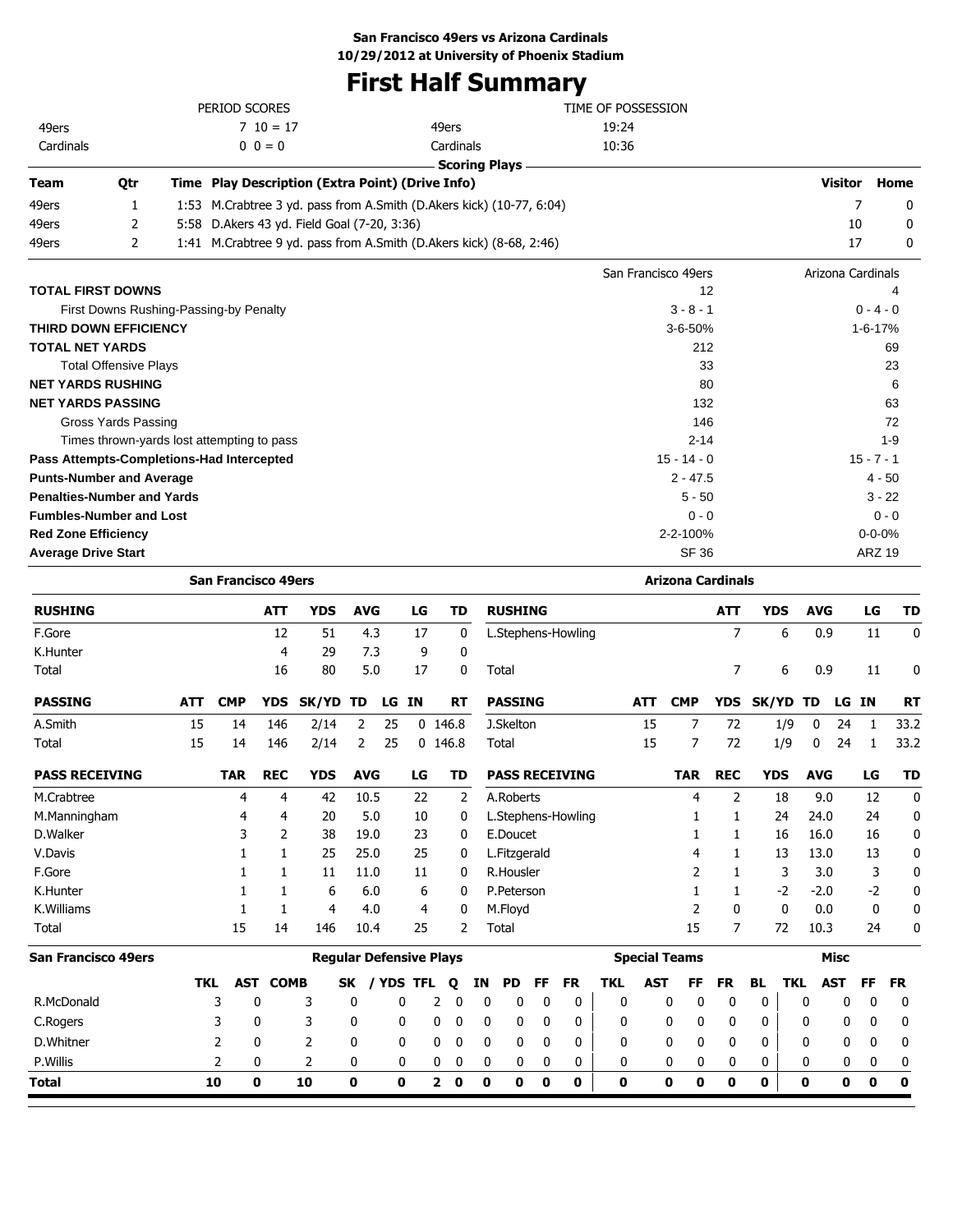# **First Half Summary**

| <b>Arizona Cardinals</b> |     |            |             |           | <b>Regular Defensive Plays</b> |                     |  |  |           |     | <b>Special Teams</b> |     |           |     |      | Misc |     |           |
|--------------------------|-----|------------|-------------|-----------|--------------------------------|---------------------|--|--|-----------|-----|----------------------|-----|-----------|-----|------|------|-----|-----------|
|                          | TKL | <b>AST</b> | <b>COMB</b> | <b>SK</b> |                                | YDS TFL QH IN PD FF |  |  | <b>FR</b> | TKL | AST                  | FF. | <b>FR</b> | BL. | TKL. | AST  | FF. | <b>FR</b> |
| P.Lenon                  |     |            | b           |           |                                | U                   |  |  | 0         | 0   |                      |     |           | 0   |      |      |     | 0         |
| C.Campbell               | 4   |            | 4           |           | b                              |                     |  |  | 0         | 0   |                      |     | 0         | 0   |      |      |     |           |
| W.Gay                    |     |            | 4           |           |                                |                     |  |  | 0         | 0   |                      |     |           | 0   |      |      |     | 0         |
| K.Rhodes                 |     |            | 4           |           |                                |                     |  |  | 0         | 0   |                      |     |           | 0   |      |      |     | - 0       |
| <b>Total</b>             | 16  |            | 18          |           | 6                              |                     |  |  | 0         | 0   | o                    | 0   |           |     |      | 0    |     | 0         |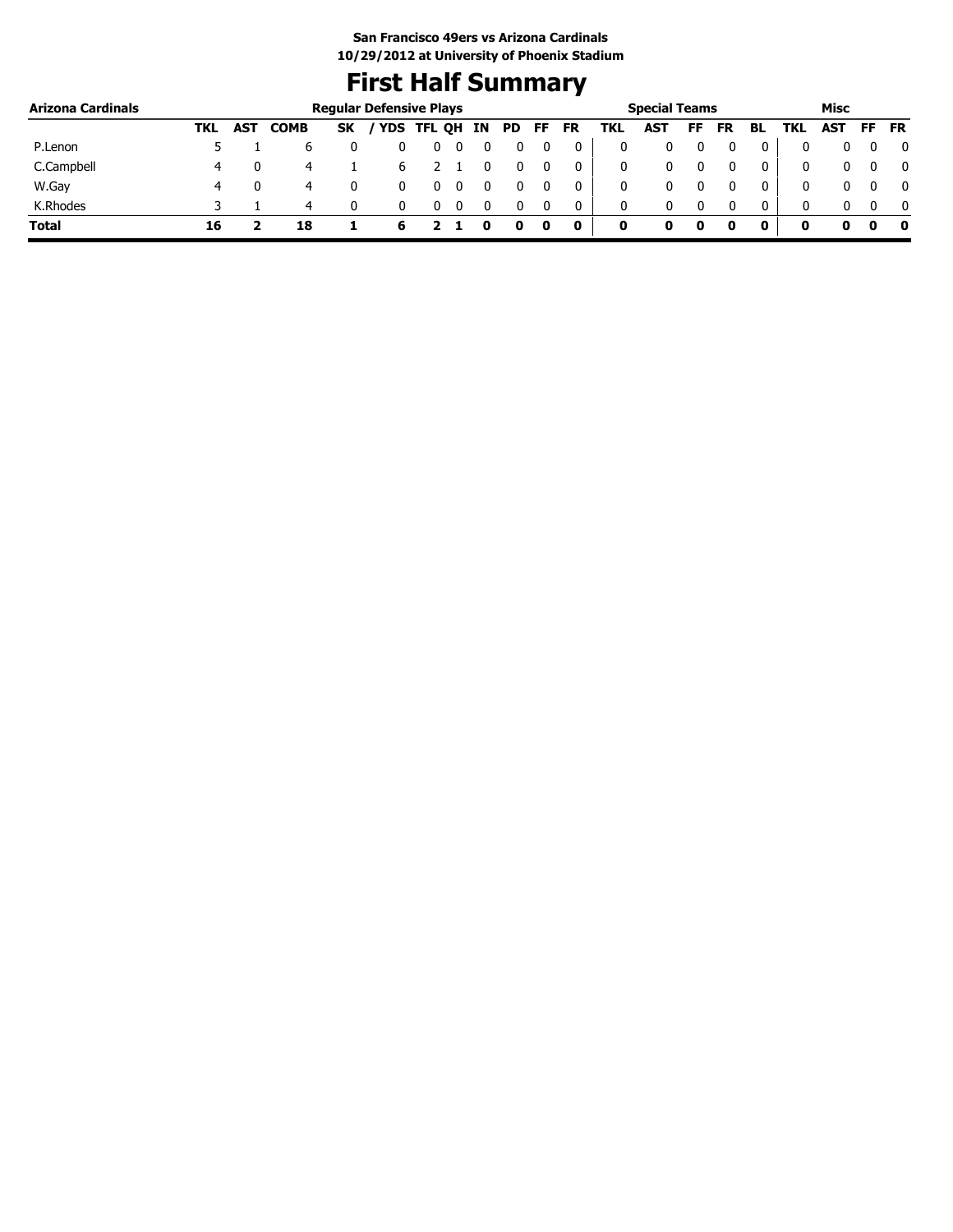# **Play By Play Play Play Play By Play First Quarter** 10/29/2012

SF wins toss, elects to Receive, and ARZ elects to Kick.

J.Feely kicks 71 yards from ARZ 35 to SF -6. T.Ginn to SF 25 for 31 yards (J.Sanders).

**San Francisco 49ers at 15:00, (1st play from scrimmage 14:55)**

| $1-10-SF25$   | (14:55) F.Gore up the middle to SF 31 for 6 yards (P.Lenon).                                                  |                |
|---------------|---------------------------------------------------------------------------------------------------------------|----------------|
| $2-4-SF31$    | (14:17) A.Smith pass incomplete short right to M.Manningham.                                                  |                |
|               | PENALTY on ARZ-W.Gay, Defensive Pass Interference, 7 yards, enforced at SF 31 - No Play.                      | X1             |
| $1-10-SF$ 38  | (14:11) F.Gore left tackle to 50 for 12 yards (W.Gay).                                                        | R <sub>2</sub> |
| $1 - 10 - 50$ | (13:27) F.Gore up the middle to ARZ 45 for 5 yards (A.Wilson).                                                |                |
| 2-5-ARZ 45    | (12:47) A.Smith pass short right to K.Hunter to ARZ 39 for 6 yards (P.Peterson).                              |                |
|               | PENALTY on SF-A.Boone, Face Mask (15 Yards), 15 yards, enforced at ARZ 39.                                    |                |
|               | Timeout #1 by $SF$ at 12:11.                                                                                  |                |
| 2-14-SF 46    | $(12:11)$ (Shotgun) A.Smith pass short left to M.Manningham to SF 43 for -3 yards (P.Peterson).               |                |
| $3-17-SF43$   | $(11:26)$ (Shotgun) PENALTY on SF-A.Smith, Delay of Game, 5 yards, enforced at SF 43 - No Play.               |                |
| $3-22-SF38$   | $(11:07)$ (Shotgun) F. Gore up the middle to SF 38 for no gain (C. Campbell).                                 |                |
| 4-22-SF 38    | (11:07) A.Lee punts 55 yards to ARZ 7, Center-B.Jennings. P.Peterson ran ob at ARZ 12 for 5 yards (T.Gooden). |                |
|               | PENALTY on SF-C.Spillman, Unsportsmanlike Conduct, 15 yards, enforced at ARZ 12.                              |                |

Timeout at 10:19.

#### **Arizona Cardinals at 10:19**

| $1 - 10 - ARZ$ 27 | (10:19) J.Skelton pass short right to L.Stephens-Howling pushed ob at SF 49 for 24 yards (D.Whitner). | P <sub>1</sub> |
|-------------------|-------------------------------------------------------------------------------------------------------|----------------|
| $1-10-SF$ 49      | (9:31) (Shotgun) L.Stephens-Howling right tackle to SF 49 for no gain (P.Willis).                     |                |
| $2-10-$ SF 49     | $(8.56)$ L.Stephens-Howling up the middle to SF 49 for no gain (Ald.Smith).                           |                |
| $3-10-$ SF 49     | $(8:10)$ (Shotgun) J.Skelton pass incomplete short middle to A.Roberts.                               |                |
| 4-10-SF49         | (8.08) D.Zastudil punts 41 yards to SF 8, Center-M.Leach. T.Ginn to SF 13 for 5 yards (J.Bethel).     |                |
|                   | PENALTY on ARZ-O.Groves, Offensive Holding, 10 yards, enforced at SF 13.                              |                |
|                   |                                                                                                       |                |

### Timeout at 07:57.

### **San Francisco 49ers at 7:57**

| $1-10-SF$ 23    | $(7:57)$ F.Gore up the middle to SF 28 for 5 yards (P.Lenon).                             |                |
|-----------------|-------------------------------------------------------------------------------------------|----------------|
| $2 - 5 - SF$ 28 | $(7:21)$ A.Smith pass short left to M.Manningham pushed ob at SF 38 for 10 yards (W.Gay). | P <sub>3</sub> |
| $1-10-SF$ 38    | $(6.56)$ A.Smith pass short right to F.Gore pushed ob at SF 49 for 11 yards (A.Wilson).   | <b>P4</b>      |
| $1-10-SF49$     | $(6:27)$ K. Hunter right tackle to ARZ 42 for 9 yards (D. Washington).                    |                |
| 2-1-ARZ 42      | (5:46) F. Gore up the middle to ARZ 25 for 17 yards (K. Rhodes; P. Lenon).                | R5             |
| 1-10-ARZ 25     | $(5:08)$ K. Hunter up the middle to ARZ 27 for -2 yards (D. Washington).                  |                |
|                 | PENALTY on SF-G.Celek, Offensive Holding, 10 yards, enforced at ARZ 25 - No Play.         |                |
| 1-20-ARZ 35     | (4:41) K. Hunter up the middle to ARZ 30 for 5 yards (C. Campbell).                       |                |
| 2-15-ARZ 30     | (3:59) A.Smith pass deep left to D.Walker to ARZ 7 for 23 yards (K.Rhodes).               | <b>P6</b>      |
| $1 - 7 - ARZ$ 7 | $(3.17)$ F.Gore up the middle to ARZ 10 for -3 yards $(S.Acho)$ .                         |                |
| 2-10-ARZ 10     | (2:36) (Shotgun) K. Hunter up the middle to ARZ 3 for 7 yards (P. Lenon).                 |                |
| $3-3-ARZ$ 3     | (1:58) A.Smith pass short right to M.Crabtree for 3 yards, TOUCHDOWN.                     | P7             |
|                 | D. Akers extra point is GOOD, Center-B. Jennings, Holder-A. Lee.                          |                |

#### Timeout at 01:53.

#### **SF 7 ARZ 0, 10 plays, 77 yards, 6:04 drive, 13:07 elapsed**

D.Akers kicks 65 yards from SF 35 to end zone, Touchback.

#### Timeout at 01:53.

### **Arizona Cardinals at 1:53**

| $1 - 10 - ARZ 20$ | (1:53) J.Skelton pass incomplete short right to R.Housler.                                        |
|-------------------|---------------------------------------------------------------------------------------------------|
| 2-10-ARZ 20       | (1:48) (Shotgun) J.Skelton pass short right to P.Peterson to ARZ 18 for -2 yards (A.Brooks).      |
| $3-12-ARZ$ 18     | $(1.13)$ (Shotgun) PENALTY on ARZ-B.Massie, False Start, 5 yards, enforced at ARZ 18 - No Play.   |
| 3-17-ARZ 13       | (:54) (Shotgun) J.Skelton pass incomplete short left to L.Fitzgerald.                             |
| 4-17-ARZ 13       | (:48) D.Zastudil punts 52 yards to SF 35, Center-M.Leach. T.Ginn to SF 44 for 9 yards (R.Walker). |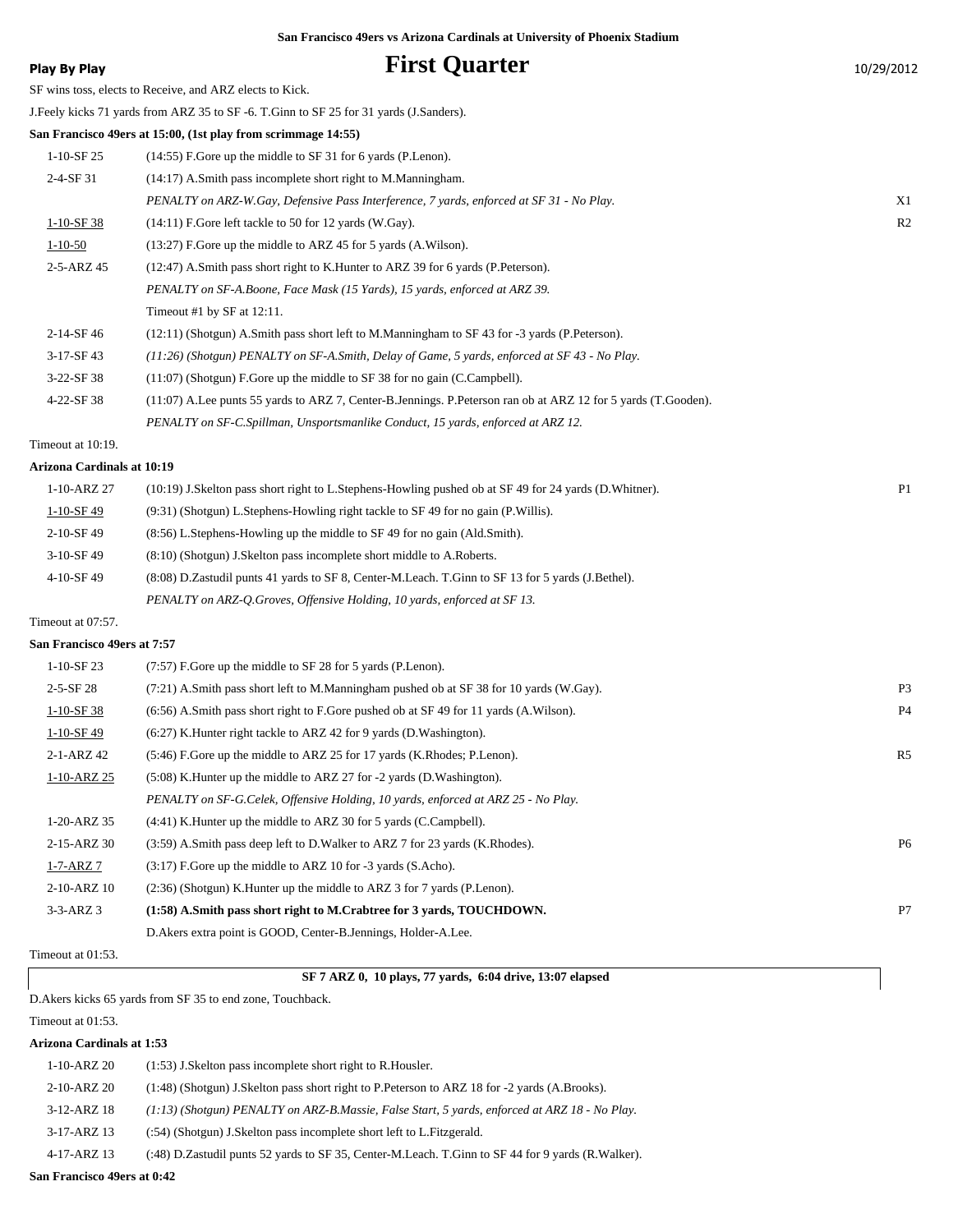| $(242)$ F. Gore up the middle to SF 47 for 3 yards (D. Dockett).<br>1-10-SF 44 |  |
|--------------------------------------------------------------------------------|--|
|--------------------------------------------------------------------------------|--|

| END OF OUARTER      |       | Time            | <b>First Downs</b> |  |                 |  | <b>Efficiencies</b> |        |
|---------------------|-------|-----------------|--------------------|--|-----------------|--|---------------------|--------|
|                     | Score | Poss            |                    |  | $R$ $P$ $X$ $T$ |  | 3 Down              | 4 Down |
| San Francisco 49ers |       | $11:27$ 2 4 1 7 |                    |  |                 |  | 1/2                 | 0/0    |
| Arizona Cardinals   |       | 3:33 0 1 0 1    |                    |  |                 |  | 0/2                 | 0/0    |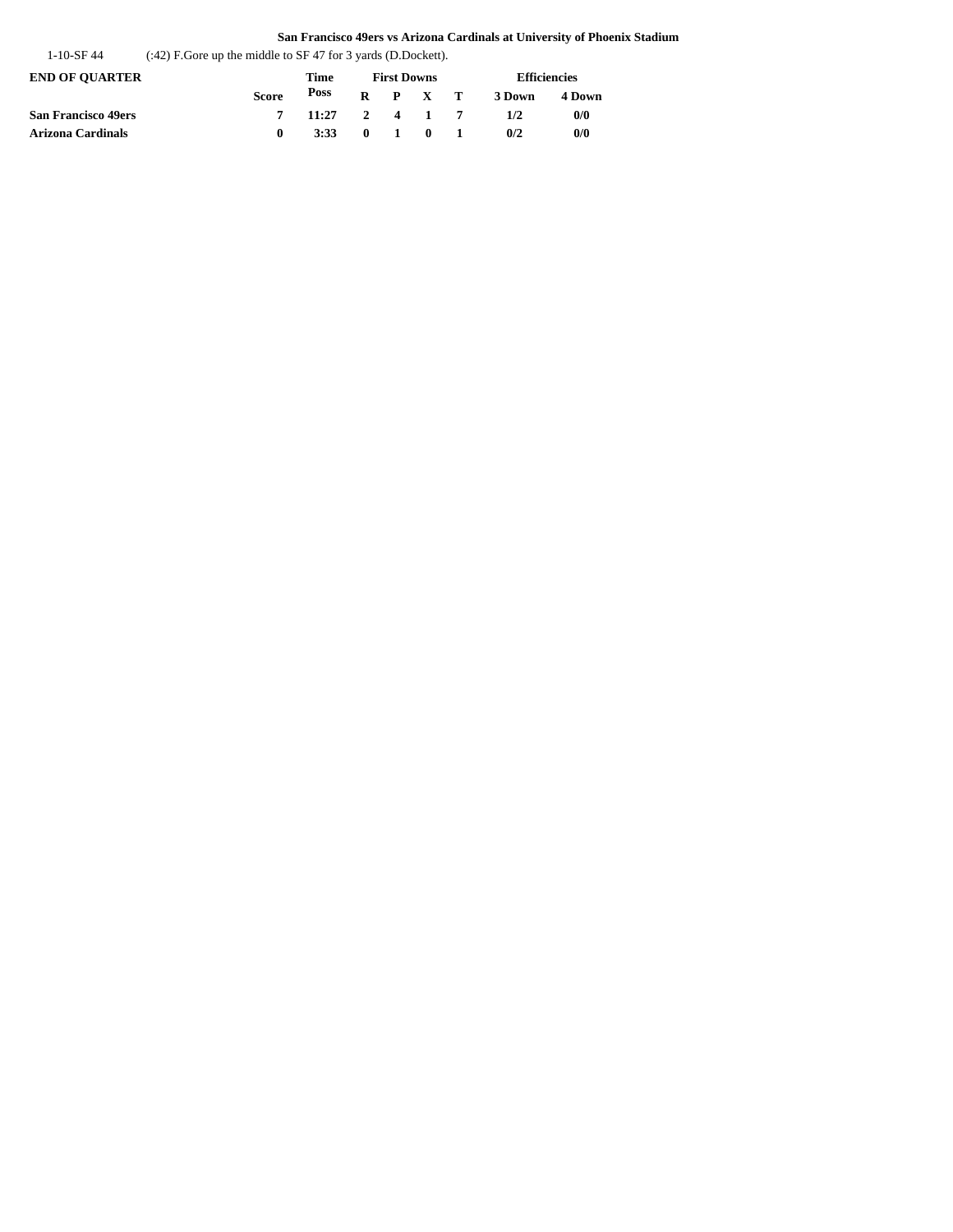# **Play By Play Play Play Play Second Quarter** 10/29/2012

| San Francisco 49ers continued. |                                                                                           |  |  |  |  |  |  |  |  |
|--------------------------------|-------------------------------------------------------------------------------------------|--|--|--|--|--|--|--|--|
| $2 - 7 - SF$ 47                | $(15:00)$ F.Gore left end to SF 46 for -1 yards (C.Campbell).                             |  |  |  |  |  |  |  |  |
| $3-8-SF$ 46                    | $(14:19)$ (Shotgun) A.Smith pass short right to K. Williams to 50 for 4 yards (O.Groves). |  |  |  |  |  |  |  |  |
| $4 - 4 - 50$                   | (13:33) A.Lee punts 40 yards to ARZ 10, Center-B.Jennings, fair catch by P.Peterson.      |  |  |  |  |  |  |  |  |
| Timeout at 13:25.              |                                                                                           |  |  |  |  |  |  |  |  |
|                                |                                                                                           |  |  |  |  |  |  |  |  |

#### **Arizona Cardinals at 13:25**

| 1-10-ARZ 10       | $(13:25)$ L.Stephens-Howling up the middle to ARZ 5 for -5 yards $(R.McDonald)$ .                             |                |
|-------------------|---------------------------------------------------------------------------------------------------------------|----------------|
| $2-15-ARZ$ 5      | $(12:47)$ L. Stephens-Howling right tackle to ARZ 10 for 5 yards (P. Willis).                                 |                |
| 3-10-ARZ 10       | (12:06) (Shotgun) J.Skelton pass short right to E.Doucet to ARZ 26 for 16 yards (C.Culliver).                 | P <sub>2</sub> |
| 1-10-ARZ 26       | $(11:24)$ J. Skelton pass incomplete short left to A. Roberts $(T.Brown)$ [J. Smith].                         |                |
| 2-10-ARZ 26       | $(11:18)$ L. Stephens-Howling left tackle to ARZ 24 for $-2$ yards (I. Sopoaga).                              |                |
| 3-12-ARZ 24       | (10:33) (Shotgun) J.Skelton pass short right to R.Housler to ARZ 27 for 3 yards (C.Rogers).                   |                |
| 4-9-ARZ 27        | (9.52) D.Zastudil punts 53 yards to SF 20, Center-M.Leach. T.Ginn ran ob at ARZ 45 for 35 yards (D.Zastudil). |                |
| Timeout at 09:34. |                                                                                                               |                |

#### **San Francisco 49ers at 9:34**

| $1 - 10 - ARZ$ 45 | (9:34) A.Smith pass incomplete short middle to D.Walker.                                    |    |
|-------------------|---------------------------------------------------------------------------------------------|----|
| 2-10-ARZ 45       | $(9:29)$ K. Hunter left tackle ran ob at ARZ 37 for 8 yards (D. Washington).                |    |
| 3-2-ARZ 37        | $(9:02)$ F.Gore up the middle to ARZ 34 for 3 yards (P.Lenon).                              | R8 |
| 1-10-ARZ 34       | (9:02) PENALTY on SF-M.Iupati, False Start, 5 yards, enforced at ARZ 34 - No Play.          |    |
| $1-15-ARZ$ 39     | $(8.05)$ F. Gore up the middle to ARZ 39 for no gain (D. Williams).                         |    |
| 2-15-ARZ 39       | (7:25) A.Smith sacked at ARZ 47 for -8 yards (D.Washington).                                |    |
|                   | Timeout #2 by SF at $06:52$ .                                                               |    |
| 3-23-ARZ 47       | (6.52) (Shotgun) A.Smith pass short middle to M.Crabtree to ARZ 25 for 22 yards (K.Rhodes). |    |
| 4-1-ARZ 25        | (6:52) D. Akers 43 yard field goal is GOOD, Center-B. Jennings, Holder-A. Lee.              |    |
| Timeout at 05:58. |                                                                                             |    |

D.Akers kicks 65 yards from SF 35 to end zone, Touchback.

### **Arizona Cardinals at 5:58**

|                             | SF 17 ARZ 0, 8 plays, 68 yards, 2:46 drive, 13:19 elapsed<br>$\sim$ $\sim$ $\sim$ $\sim$                     |                 |  |  |  |  |  |  |
|-----------------------------|--------------------------------------------------------------------------------------------------------------|-----------------|--|--|--|--|--|--|
|                             | D. Akers extra point is GOOD, Center-B. Jennings, Holder-A. Lee.                                             |                 |  |  |  |  |  |  |
| $3-9-ARZ9$                  | (1:47) A.Smith pass short right to M.Crabtree for 9 yards, TOUCHDOWN.                                        | P <sub>12</sub> |  |  |  |  |  |  |
|                             | Timeout #3 by SF at 01:47.                                                                                   |                 |  |  |  |  |  |  |
| 2-16-ARZ 16                 | (1:54) A.Smith pass short left to M.Manningham to ARZ 9 for 7 yards (P.Peterson).                            |                 |  |  |  |  |  |  |
|                             | Timeout #1 by ARZ at $01:54$ .                                                                               |                 |  |  |  |  |  |  |
| $1 - 10 - ARZ$ 10           | (2:00) A.Smith sacked at ARZ 16 for -6 yards (C.Campbell).                                                   |                 |  |  |  |  |  |  |
| Two-Minute Warning          |                                                                                                              |                 |  |  |  |  |  |  |
| 2-2-ARZ 35                  | $(2.17)$ A.Smith pass deep middle to V.Davis to ARZ 10 for 25 yards (K.Rhodes).                              | <b>P11</b>      |  |  |  |  |  |  |
| $1 - 10 - ARZ$ 43           | (2.46) A.Smith pass short right to M.Crabtree to ARZ 35 for 8 yards (W.Gay).                                 |                 |  |  |  |  |  |  |
| $1-10-SF42$                 | (3:17) A.Smith pass short right to D.Walker to ARZ 43 for 15 yards.                                          | <b>P10</b>      |  |  |  |  |  |  |
| $2-6-SF36$                  | $(3.47)$ A.Smith pass short left to M.Manningham pushed ob at SF 42 for 6 yards (W.Gay).                     | P <sub>9</sub>  |  |  |  |  |  |  |
| $1-10-SF32$                 | (4:27) F.Gore left tackle to SF 36 for 4 yards (P.Lenon).                                                    |                 |  |  |  |  |  |  |
| San Francisco 49ers at 4:27 |                                                                                                              |                 |  |  |  |  |  |  |
| 4-7-ARZ 23                  | (4:37) D.Zastudil punts 54 yards to SF 23, Center-M.Leach. T.Ginn pushed ob at SF 32 for 9 yards (J.Bethel). |                 |  |  |  |  |  |  |
| 3-7-ARZ 23                  | (4:42) (Shotgun) J.Skelton pass incomplete short right to L.Fitzgerald (C.Culliver).                         |                 |  |  |  |  |  |  |
| 2-4-ARZ 26                  | (5:22) L.Stephens-Howling right tackle to ARZ 23 for -3 yards (R.McDonald).                                  |                 |  |  |  |  |  |  |
| 1-10-ARZ 20                 | (5:58) J.Skelton pass short right to A.Roberts to ARZ 26 for 6 yards (C.Rogers).                             |                 |  |  |  |  |  |  |
|                             |                                                                                                              |                 |  |  |  |  |  |  |

D.Akers kicks 65 yards from SF 35 to end zone, Touchback.

#### **Arizona Cardinals at 1:41**

1-10-ARZ 20 (1:41) (Shotgun) J.Skelton pass incomplete short right to M.Floyd. 2-10-ARZ 20 (1:36) (Shotgun) J.Skelton pass short left to L.Fitzgerald to ARZ 33 for 13 yards (C.Rogers). P3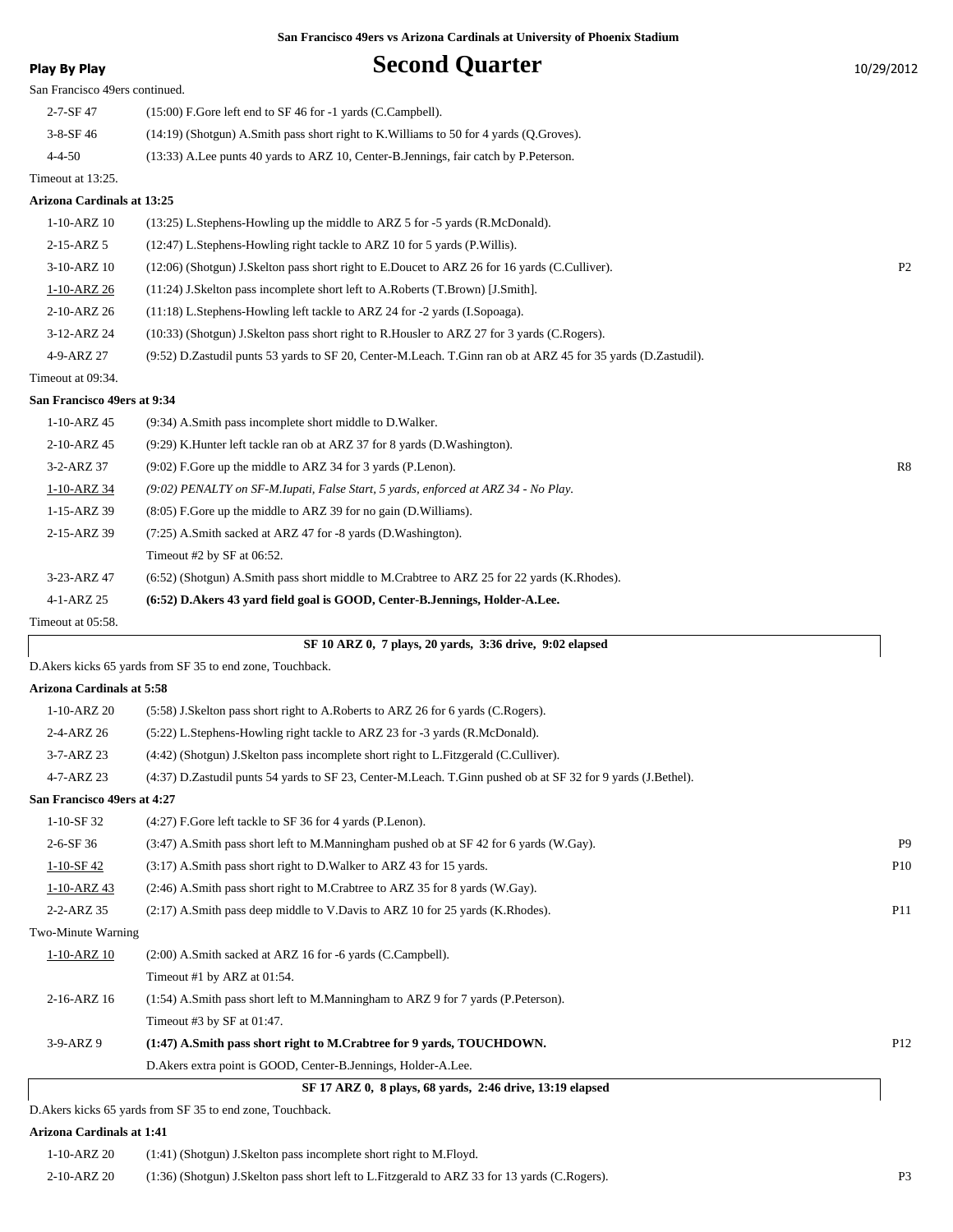| <b>San Francisco 49ers</b> |                                                                                        | 17           | 7:57 |   | 4                  | $\mathbf{0}$ | 5 | 2/4    | 0/0                                                                                                                                   |                |
|----------------------------|----------------------------------------------------------------------------------------|--------------|------|---|--------------------|--------------|---|--------|---------------------------------------------------------------------------------------------------------------------------------------|----------------|
|                            |                                                                                        | <b>Score</b> | Poss | R | P                  | X            | т | 3 Down | 4 Down                                                                                                                                |                |
| <b>END OF OUARTER</b>      |                                                                                        |              | Time |   | <b>First Downs</b> |              |   |        | <b>Efficiencies</b>                                                                                                                   |                |
| 4-8-ARZ 47                 | (L.Fitzgerald).                                                                        |              |      |   |                    |              |   |        | (:04) (Shotgun) J.Skelton pass deep right intended for L.Fitzgerald INTERCEPTED by C.Culliver at SF 8. C.Culliver to SF 8 for no gain |                |
|                            | Timeout #3 by ARZ at 00:05.                                                            |              |      |   |                    |              |   |        |                                                                                                                                       |                |
| 3-19-ARZ 36                |                                                                                        |              |      |   |                    |              |   |        | (:42) (No Huddle, Shotgun) L.Stephens-Howling up the middle to ARZ 47 for 11 yards (R.McDonald).                                      |                |
| 2-19-ARZ 36                | (:48) (No Huddle, Shotgun) J. Skelton pass incomplete short right to M. Floyd (P.Cox). |              |      |   |                    |              |   |        |                                                                                                                                       |                |
| $1 - 10 - ARZ$ 45          | $(1:11)$ (Shotgun) J.Skelton sacked at ARZ 36 for -9 yards (N.Bowman).                 |              |      |   |                    |              |   |        |                                                                                                                                       |                |
|                            | Timeout #2 by ARZ at $01:11$ .                                                         |              |      |   |                    |              |   |        |                                                                                                                                       |                |
| $1-10-ARZ$ 33              |                                                                                        |              |      |   |                    |              |   |        | (1:17) (No Huddle, Shotgun) J.Skelton pass short right to A.Roberts to ARZ 45 for 12 yards (D.Whitner).                               | P <sub>4</sub> |

**Arizona Cardinals 0 7:03 0 3 0 3 1/4 0/1**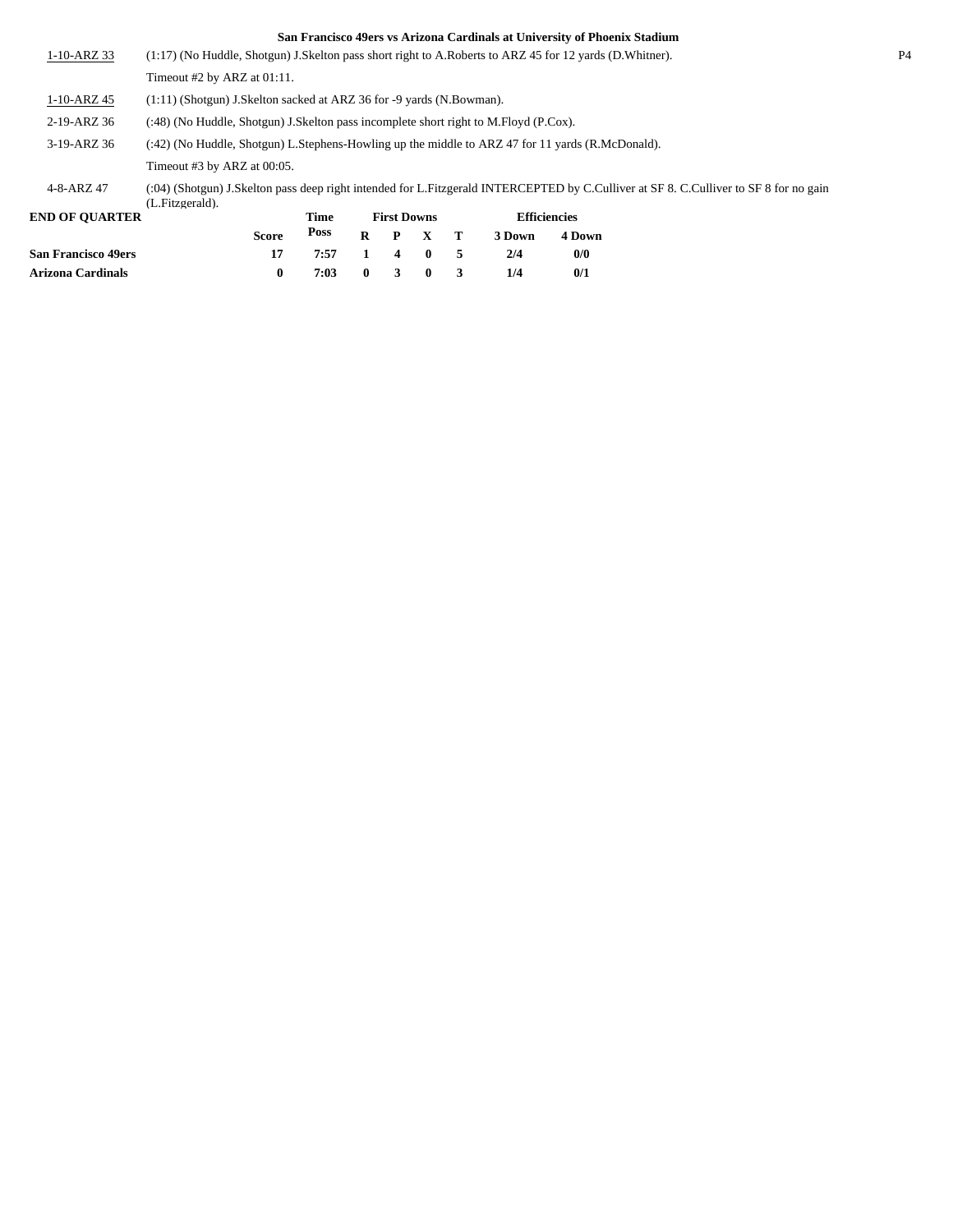# **Play By Play Play Play Play Play By Play Play By Play Play By Play Play Play Play Play Play Play Play Play Play Play Play Play Play Play Play Play Play Play Play Play**

ARZ elects to Receive, and SF elects to defend the North goal. D.Akers kicks 65 yards from SF 35 to end zone, Touchback. **Arizona Cardinals at 15:00** 1-10-ARZ 20 (15:00) (Shotgun) J.Skelton pass short right to R.Housler to ARZ 25 for 5 yards (D.Whitner). 2-5-ARZ 25 (14:27) (Shotgun) J.Skelton pass short right to A.Roberts to ARZ 33 for 8 yards (C.Rogers). P5

1-10-ARZ 33 (13:46) L.Stephens-Howling right tackle to ARZ 33 for no gain (Ald.Smith). 2-10-ARZ 33 (13:08) J.Skelton pass short left to J.King pushed ob at SF 40 for 27 yards (P.Willis). P6 1-10-SF 40 (12:40) (Shotgun) J.Skelton pass short right to L.Stephens-Howling to SF 41 for -1 yards (P.Willis). 2-11-SF 41 (11:57) J.Skelton pass incomplete deep left to A.Roberts. 3-11-SF 41 (11:52) (Shotgun) J.Skelton pass short left to A.Roberts to SF 37 for 4 yards (D.Whitner). 4-7-SF 37 (11:11) D.Zastudil punts 37 yards to end zone, Center-M.Leach, Touchback.

## Timeout at 10:59.

#### **San Francisco 49ers at 10:59**

| SF 24 ARZ 0, 6 plays, 80 vards, 3:32 drive, 7:33 elapsed |                                                                                             |                 |  |  |  |  |  |  |
|----------------------------------------------------------|---------------------------------------------------------------------------------------------|-----------------|--|--|--|--|--|--|
|                                                          | D. Akers extra point is GOOD, Center-B. Jennings, Holder-A. Lee.                            |                 |  |  |  |  |  |  |
| 3-8-ARZ 47                                               | (7:39) (Shotgun) A.Smith pass short left to R.Moss for 47 vards, TOUCHDOWN.                 | P <sub>14</sub> |  |  |  |  |  |  |
| 2-7-ARZ 46                                               | $(8.19)$ F. Gore up the middle to ARZ 47 for $-1$ vards (D. Dockett).                       |                 |  |  |  |  |  |  |
| 1-10-ARZ 49                                              | (9:06) F.Gore up the middle to ARZ 46 for 3 yards (D.Dockett).                              |                 |  |  |  |  |  |  |
| $3-9-SF$ 21                                              | (9:47) (Shotgun) A.Smith pass short right to M.Crabtree to ARZ 49 for 30 yards (J.Fleming). | P <sub>13</sub> |  |  |  |  |  |  |
| $2-9-SF$ 21                                              | $(10:22)$ A.Smith pass short left to T.Ginn ran ob at SF 21 for no gain (S.Acho).           |                 |  |  |  |  |  |  |
| 1-10-SF 20                                               | $(10:59)$ F.Gore left tackle to SF 21 for 1 yard (C.Campbell).                              |                 |  |  |  |  |  |  |
|                                                          |                                                                                             |                 |  |  |  |  |  |  |

D.Akers kicks 65 yards from SF 35 to end zone, Touchback.

Timeout at 07:27.

### **Arizona Cardinals at 7:27**

| 1-10-ARZ 20       | (7:27) (Shotgun) J.Skelton pass short right to A.Roberts to ARZ 25 for 5 yards (C.Rogers).                    |                |
|-------------------|---------------------------------------------------------------------------------------------------------------|----------------|
| 2-5-ARZ 25        | (6:56) (No Huddle) J.Skelton pass short right to R.Housler to ARZ 33 for 8 yards (Ald.Smith) [P.Willis].      | P7             |
| 1-10-ARZ 33       | (6:29) (Shotgun) J. Skelton pass incomplete short left to M. Floyd (T. Brown).                                |                |
| 2-10-ARZ 33       | (6:22) (Shotgun) J.Skelton pass deep left to A.Roberts to SF 47 for 20 yards (D.Whitner).                     | P <sub>8</sub> |
| $1-10-SF$ 47      | (6:09) (Shotgun) J. Skelton pass short left to E. Doucet to SF 30 for 17 yards.                               |                |
|                   | PENALTY on ARZ-L.Fitzgerald, Offensive Pass Interference, 10 yards, enforced at SF 47 - No Play.              |                |
| 1-20-ARZ 43       | (5:41) (Shotgun) J.Skelton pass short right to M.Floyd to SF 49 for 8 yards (Ald.Smith).                      |                |
| 2-12-SF 49        | (5.15) (Shotgun) J.Skelton pass incomplete deep middle to M.Floyd (T.Brown).                                  |                |
| $3-12-SF49$       | $(5:11)$ (Shotgun) J.Skelton pass short left to A.Roberts to SF 39 for 10 yards (P.Cox).                      |                |
| $4 - 2 - SF$ 39   | (4:26) (Shotgun) J.Skelton pass short middle to J.King to SF 29 for 10 yards (P.Cox).                         | P <sub>9</sub> |
| $1-10-SF29$       | (3:47) (No Huddle, Shotgun) J.Skelton pass short right to J.King to SF 23 for 6 yards (D.Whitner).            |                |
| $2-4-SF23$        | (3:17) (No Huddle, Shotgun) J.Skelton pass short right to E.Doucet pushed ob at SF 18 for 5 yards (C.Rogers). | P10            |
| $1-10-SF$ 18      | $(2:31)$ (Shotgun) J.Skelton scrambles up the middle to SF 17 for 1 yard (C.Haggans).                         |                |
| 2-9-SF 17         | (1:47) (Shotgun) J.Skelton pass incomplete deep right to L.Fitzgerald (C.Culliver).                           |                |
| 3-9-SF 17         | $(1:42)$ (Shotgun) J.Skelton pass short right to A.Sherman to SF 10 for 7 yards (P.Willis).                   |                |
| $4-2-SF10$        | (1:00) J.Feely 28 yard field goal is GOOD, Center-M.Leach, Holder-D.Zastudil.                                 |                |
| Timeout at 00:57. |                                                                                                               |                |

### **SF 24 ARZ 3, 14 plays, 70 yards, 6:30 drive, 14:03 elapsed**

J.Feely kicks 65 yards from ARZ 35 to end zone, Touchback.

Timeout at 00:57.

#### **San Francisco 49ers at 0:57**

| 1-10-SF 20<br>$(.57)$ F.Gore left tackle to SF 21 for 1 yard (P.Lenon). |
|-------------------------------------------------------------------------|
|-------------------------------------------------------------------------|

2-9-SF 21 (:15) A.Smith sacked at SF 11 for -10 yards (D.Dockett).

| <b>END OF OUARTER</b>      |       | Time  |              |           | <b>First Downs</b> |    | <b>Efficiencies</b> |        |  |
|----------------------------|-------|-------|--------------|-----------|--------------------|----|---------------------|--------|--|
|                            | Score | Poss  |              |           | $R$ $P$ $X$ $T$    |    | 3 Down              | 4 Down |  |
| <b>San Francisco 49ers</b> | 24    | 4:29  | $\mathbf{0}$ |           | 2 0                |    | 2/2                 | 0/0    |  |
| <b>Arizona Cardinals</b>   |       | 10:31 | $\mathbf{0}$ | $6\qquad$ |                    | -6 | 0/3                 | 1/1    |  |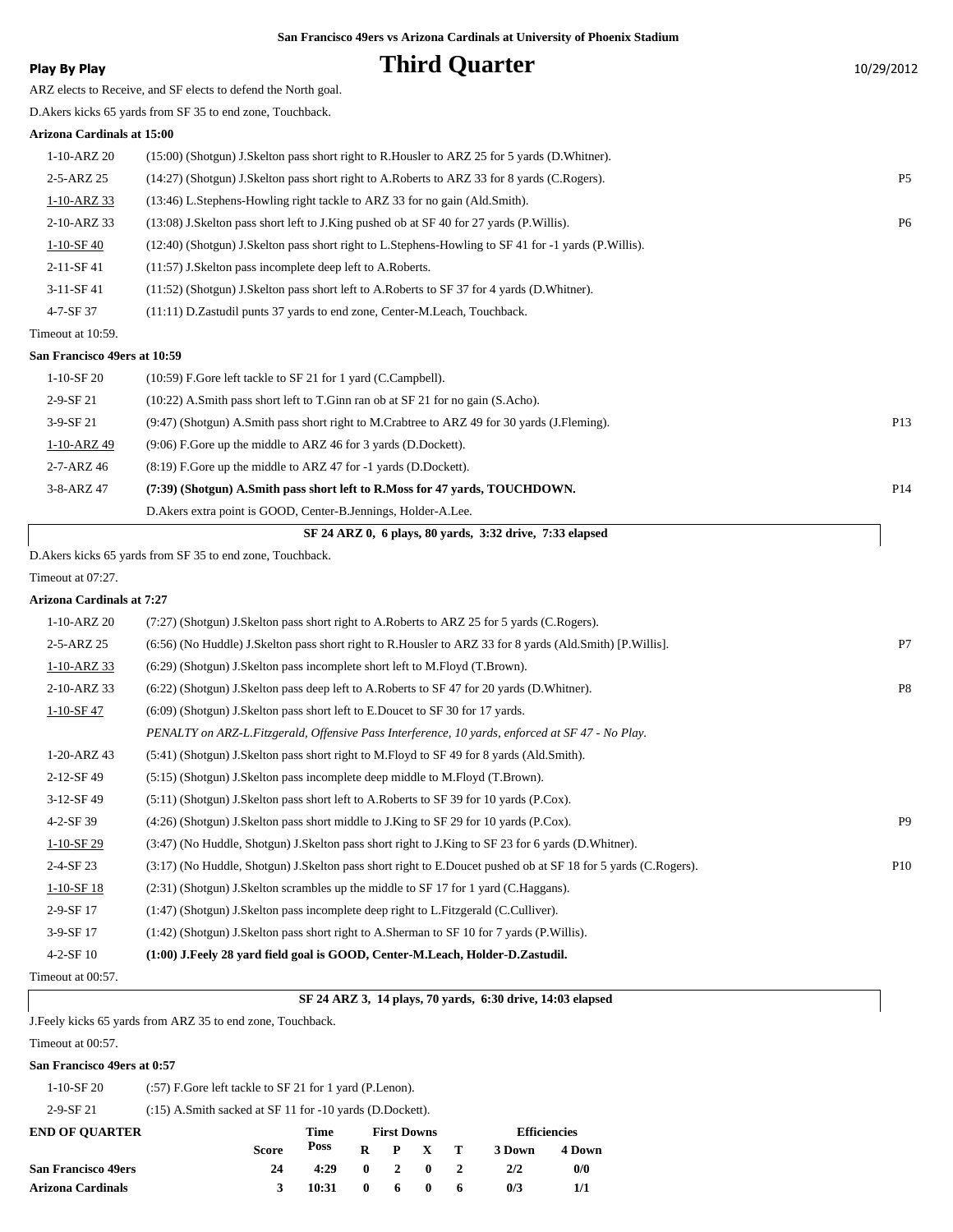# **Play By Play Play Play Play Play By Play Fourth Quarter** 10/29/2012

| San Francisco 49ers continued.    |                                                                                                                                             |                 |
|-----------------------------------|---------------------------------------------------------------------------------------------------------------------------------------------|-----------------|
| 3-19-SF 11                        | $(15:00)$ M.Crabtree right end to SF 19 for 8 yards (P.Lenon).                                                                              |                 |
| 4-11-SF 19                        | (15:00) A.Lee punts 45 yards to ARZ 36, Center-B.Jennings. P.Peterson to ARZ 37 for 1 yard (C.Spillman).                                    |                 |
| <b>Arizona Cardinals at 14:18</b> |                                                                                                                                             |                 |
| 1-10-ARZ 37                       | (14:18) (Shotgun) J.Skelton pass incomplete short middle to E.Doucet (D.Goldson).                                                           |                 |
| Timeout at 14:13.                 |                                                                                                                                             |                 |
| 2-10-ARZ 37                       | $(14:13)$ (Shotgun) J.Skelton sacked at ARZ 32 for -5 yards (A.Brooks).                                                                     |                 |
| 3-15-ARZ 32                       | (13:40) (Shotgun) J.Skelton sacked at ARZ 22 for -10 yards (Ald.Smith).                                                                     |                 |
| 4-25-ARZ 22                       | (13:01) D.Zastudil punts 42 yards to SF 36, Center-M.Leach, fair catch by T.Ginn.                                                           |                 |
| San Francisco 49ers at 12:54      |                                                                                                                                             |                 |
| $1-10-SF$ 36                      | $(12:54)$ K. Hunter up the middle to SF 41 for 5 yards (D. Washington).                                                                     |                 |
| $2 - 5 - SF 41$                   | (12:14) K.Hunter right tackle to SF 44 for 3 yards (C.Campbell).                                                                            |                 |
| $3-2-SF44$                        | $(11:32)$ (Shotgun) A.Smith sacked at SF 40 for -4 yards (D.Washington).                                                                    |                 |
| 4-6-SF 40                         | (11:05) A.Lee punts 54 yards to ARZ 6, Center-B.Jennings. P.Peterson to ARZ 12 for 6 yards (T.Gooden).                                      |                 |
|                                   | PENALTY on ARZ-J.Bethel, Illegal Block Above the Waist, 4 yards, enforced at ARZ 9.                                                         |                 |
| Arizona Cardinals at 10:51        |                                                                                                                                             |                 |
| $1 - 10 - ARZ$ 5                  | (10:51) J.Skelton pass short right to A.Roberts to ARZ 11 for 6 yards (D.Whitner).                                                          |                 |
|                                   | PENALTY on SF-Ald. Smith, Defensive Offside, 5 yards, enforced at ARZ 5 - No Play.                                                          |                 |
| $1 - 5 - ARZ$ 10                  | (10:27) PENALTY on SF-A.Brooks, Defensive Offside, 5 yards, enforced at ARZ 10 - No Play.                                                   | X11             |
| 1-10-ARZ 15                       | (10:09) (Shotgun) J.Skelton pass short middle to L.Fitzgerald to ARZ 17 for 2 yards (D.Goldson).                                            |                 |
| 2-8-ARZ 17                        | (9:33) (No Huddle, Shotgun) J.Skelton pass short middle to R.Housler to ARZ 33 for 16 yards (D.Goldson).                                    | P <sub>12</sub> |
| $1 - 10 - ARZ$ 33                 | (8.59) (No Huddle, Shotgun) J. Skelton sacked at ARZ 25 for -8 yards (Ald. Smith).                                                          |                 |
| 2-18-ARZ 25                       | (8:21) (Shotgun) PENALTY on ARZ-D.Batiste, False Start, 5 yards, enforced at ARZ 25 - No Play.                                              |                 |
| 2-23-ARZ 20                       | (8:00) (Shotgun) J.Skelton pass incomplete short left to A.Roberts (T.Brown).                                                               |                 |
|                                   | Timeout #1 by ARZ at 07:54.                                                                                                                 |                 |
| 3-23-ARZ 20                       | (7:54) (Shotgun) J.Skelton pass short right to L.Stephens-Howling to ARZ 29 for 9 yards (D.Goldson).                                        |                 |
| 4-14-ARZ 29                       | (7:37) D.Zastudil punts 52 yards to SF 19, Center-M.Leach. T.Ginn pushed ob at SF 28 for 9 yards (S.Acho).                                  |                 |
| San Francisco 49ers at 7:27       | PENALTY on SF-W.Tukuafu, Offensive Holding, 10 yards, enforced at SF 20.<br>Penalty on SF-A.Dixon, Illegal Block Above the Waist, declined. |                 |
| $1-10-SF$ 10                      | (7:27) A.Smith pass short right to V.Davis pushed ob at SF 19 for 9 yards (W.Gay).                                                          |                 |
| $2-1-SF19$                        | (6:52) K.Hunter left end to SF 19 for no gain (Q.Groves).                                                                                   |                 |
| 3-1-SF 19                         | (6:12) B. Miller up the middle to SF 20 for 1 yard (O. Schofield).                                                                          | R <sub>15</sub> |
| $1 - 10 - SF$ 20                  | (5:26) K. Hunter up the middle to SF 22 for 2 yards (D. Washington).                                                                        |                 |
| 2-8-SF 22                         | $(4:41)$ K. Hunter up the middle to SF 22 for no gain $(Q.Groves)$ .                                                                        |                 |
| $3-8-SF$ 22                       | $(3.54)$ PENALTY on SF-A.Smith, Delay of Game, 5 yards, enforced at SF 22 - No Play.                                                        |                 |
| 3-13-SF 17                        | (3:53) K. Hunter up the middle to SF 21 for 4 yards (O. Schofield; P. Lenon).                                                               |                 |
|                                   | Timeout #2 by ARZ at 03:47.                                                                                                                 |                 |
| 4-9-SF 21                         | (3:47) A.Lee punts 50 yards to ARZ 29, Center-B.Jennings. P.Peterson to ARZ 35 for 6 yards (D.Goldson).                                     |                 |
| <b>Arizona Cardinals at 3:38</b>  |                                                                                                                                             |                 |
| $1 - 10 - ARZ$ 35                 | (3:38) (Shotgun) J.Skelton pass short right to M.Floyd to ARZ 44 for 9 yards (C.Culliver).                                                  |                 |
| 2-1-ARZ 44                        | (3.15) (No Huddle) J.Skelton pass incomplete short left to L.Fitzgerald (T.Brown).                                                          |                 |
| 3-1-ARZ 44                        | (3:11) (No Huddle, Shotgun) J.Skelton pass short right to M.Floyd to ARZ 48 for 4 yards (C.Culliver).                                       | P13             |
| $1 - 10 - ARZ$ 48                 | (2:47) (No Huddle, Shotgun) J.Skelton pass short right to M.Floyd to SF 44 for 8 yards (D.Whitner).                                         |                 |
| 2-2-SF 44                         | (2:23) (No Huddle, Shotgun) J. Skelton pass incomplete short left to A. Roberts.                                                            |                 |
|                                   | PENALTY on ARZ-D.Colledge, Offensive Holding, 10 yards, enforced at SF 44 - No Play.                                                        |                 |
| 2-12-ARZ 46                       | (2:16) (Shotgun) J.Skelton pass short left to L.Fitzgerald to SF 39 for 15 yards (D.Goldson).                                               | P <sub>14</sub> |
| Two-Minute Warning                |                                                                                                                                             |                 |
| $1-10-SF$ 39                      | (2:00) (Shotgun) PENALTY on SF-A.Brooks, Defensive Offside, 5 yards, enforced at SF 39 - No Play.                                           |                 |
| 1-5-SF 34                         | (2:00) (Shotgun) J.Skelton pass short left to M.Floyd pushed ob at SF 27 for 7 yards (T.Brown).                                             | P <sub>15</sub> |
|                                   |                                                                                                                                             |                 |

1-10-SF 27 (1:55) (No Huddle, Shotgun) J.Skelton pass incomplete deep right to M.Floyd (C.Culliver).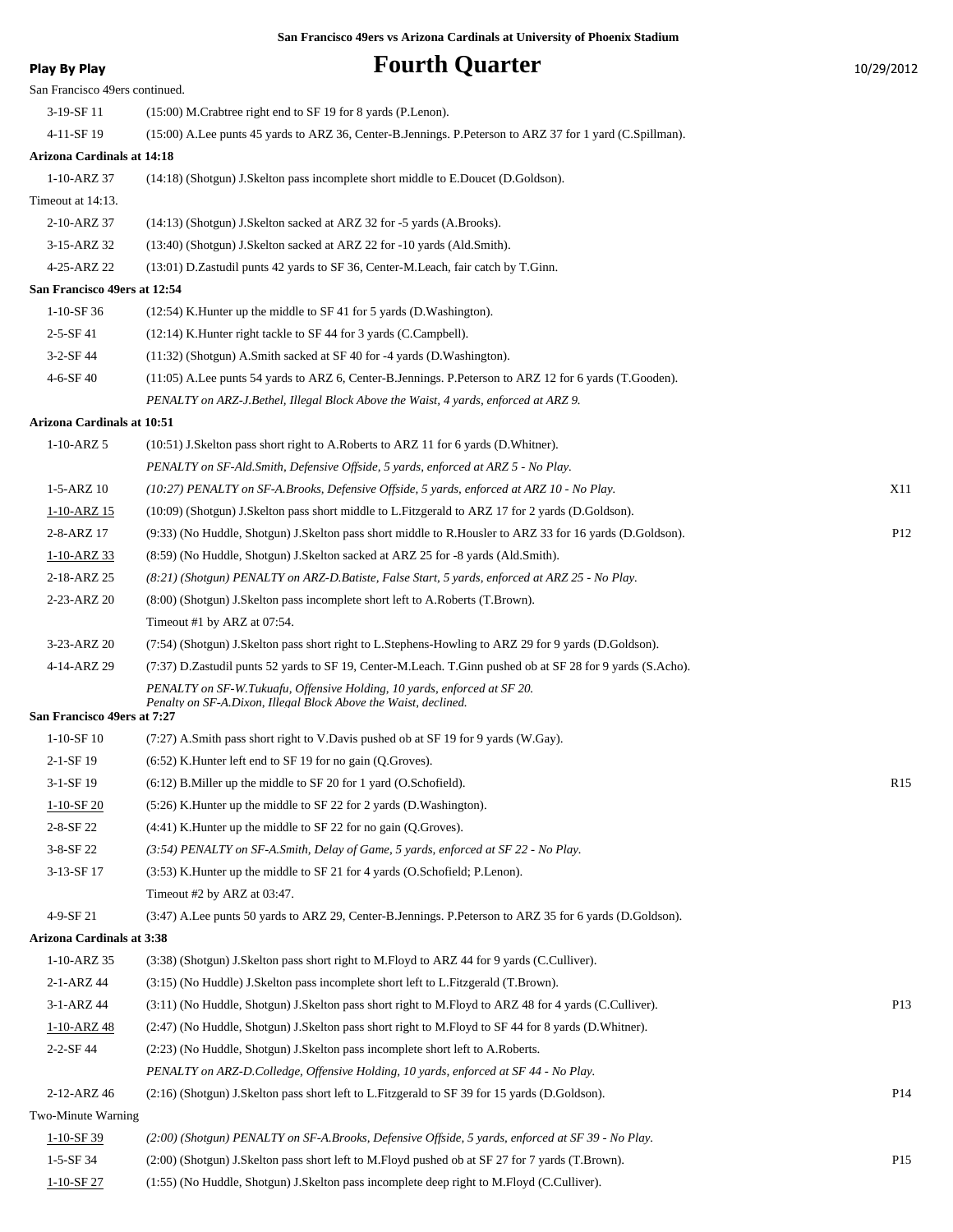- 2-10-SF 27 (1:49) (Shotgun) J.Skelton pass short left to A.Sherman to SF 23 for 4 yards (P.Willis).
- 3-6-SF 23 (1:24) (Shotgun) J.Skelton pass incomplete short left to L.Fitzgerald. 4-6-SF 23 (1:20) (Shotgun) J.Skelton pass short middle to L.Fitzgerald to SF 7 for 16 yards (P.Cox). P16

Timeout #3 by ARZ at 01:13.

- 1-7-SF 7 (1:13) (Shotgun) J.Skelton pass incomplete short left to E.Doucet.
- 2-7-SF 7 (1:09) (Shotgun) J.Skelton pass incomplete short middle to M.Floyd (T.Brown).
- 3-7-SF 7 (1:05) (Shotgun) J.Skelton pass incomplete short middle to L.Stephens-Howling (P.Willis).
- 4-7-SF 7 (:59) (Shotgun) J.Skelton pass short right to L.Fitzgerald to SF 1 for 6 yards (D.Goldson; P.Willis).

#### **San Francisco 49ers at 0:49**

1-10-SF 1 (:49) A.Smith up the middle to SF 7 for 6 yards (P.Lenon).

| <b>END OF OUARTER</b>      |       | Time         |  | <b>First Downs</b> | <b>Efficiencies</b> |        |  |  |
|----------------------------|-------|--------------|--|--------------------|---------------------|--------|--|--|
|                            | Score | Poss         |  | $R$ $P$ $X$ $T$    | 3 Down              | 4 Down |  |  |
| <b>San Francisco 49ers</b> | 24    | 7:23 1 0 0 1 |  |                    | 1/4                 | 0/0    |  |  |
| Arizona Cardinals          |       | 7:37 0 5 1 6 |  |                    | 1/5                 | 1/2    |  |  |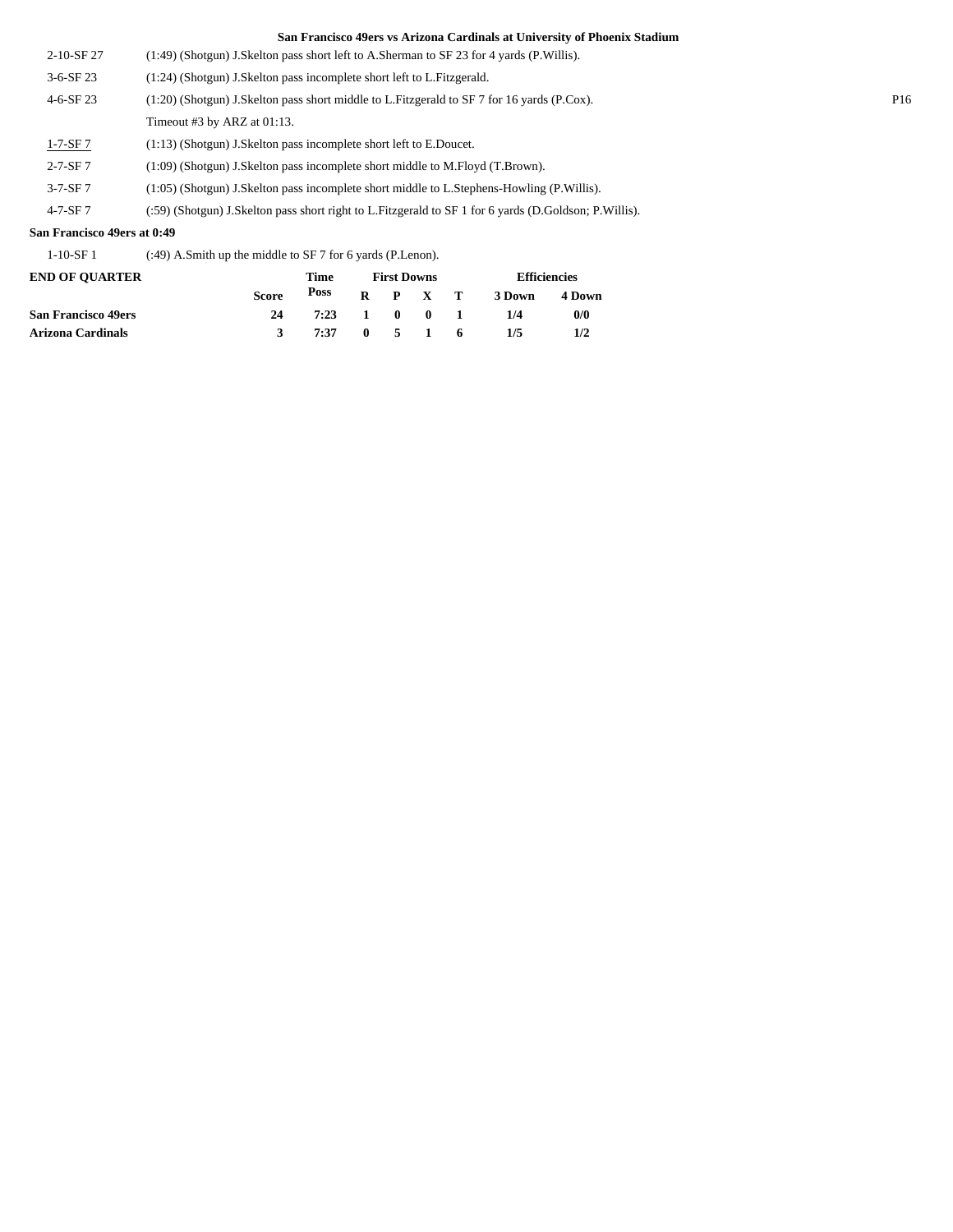# **Miscellaneous Statistics Report**

**San Francisco 49ers vs Arizona Cardinals 10/29/2012 at University of Phoenix Stadium**

# **Ten Longest Plays for San Francisco 49ers**

| <b>Otr</b> | <b>Play Start</b> | <b>Play Description</b>                                                                     |
|------------|-------------------|---------------------------------------------------------------------------------------------|
|            | 3-8-ARZ 47        | (7:39) (Shotgun) A.Smith pass short left to R.Moss for 47 yards, TOUCHDOWN.                 |
|            | 3-9-SF 21         | (9:47) (Shotgun) A.Smith pass short right to M.Crabtree to ARZ 49 for 30 yards (J.Fleming). |
|            |                   | (2:17) A.Smith pass deep middle to V.Davis to ARZ 10 for 25 yards (K.Rhodes).               |
|            | 2-15-ARZ 30       | (3:59) A.Smith pass deep left to D.Walker to ARZ 7 for 23 yards (K.Rhodes).                 |
|            |                   | (6:52) (Shotgun) A.Smith pass short middle to M.Crabtree to ARZ 25 for 22 yards (K.Rhodes). |
|            | 2-1-ARZ 42        | (5:46) F.Gore up the middle to ARZ 25 for 17 yards (K.Rhodes; P.Lenon).                     |
|            |                   | (3:17) A.Smith pass short right to D.Walker to ARZ 43 for 15 yards.                         |
|            | 1-10-SF 38        | (14:11) F. Gore left tackle to 50 for 12 yards (W. Gay).                                    |
|            | 1-10-SF 38        | (6:56) A.Smith pass short right to F.Gore pushed ob at SF 49 for 11 yards (A.Wilson).       |
|            | $2 - 5 - SF$ 28   | (7:21) A.Smith pass short left to M.Manningham pushed ob at SF 38 for 10 yards (W.Gay).     |
|            |                   | 3<br>3.<br>2 2-2-ARZ 35<br>2 3-23-ARZ 47<br>2 1-10-SF 42                                    |

### **Ten Longest Plays for Arizona Cardinals**

| Yards | <b>Otr</b> | <b>Play Start</b> | <b>Play Description</b>                                                                                    |
|-------|------------|-------------------|------------------------------------------------------------------------------------------------------------|
| 27    |            | 3 2-10-ARZ 33     | (13:08) J. Skelton pass short left to J. King pushed ob at SF 40 for 27 yards (P. Willis).                 |
| 24    |            | 1 1-10-ARZ 27     | (10:19) J.Skelton pass short right to L.Stephens-Howling pushed ob at SF 49 for 24 yards (D.Whitner).      |
| 20    |            | 3 2-10-ARZ 33     | (6:22) (Shotgun) J. Skelton pass deep left to A. Roberts to SF 47 for 20 yards (D. Whitner).               |
| 16    |            | 2 3-10-ARZ 10     | (12:06) (Shotgun) J.Skelton pass short right to E.Doucet to ARZ 26 for 16 yards (C.Culliver).              |
| 16    |            | 4 2-8-ARZ 17      | (9:33) (No Huddle, Shotgun) J.Skelton pass short middle to R.Housler to ARZ 33 for 16 yards (D.Goldson).   |
| 16    |            | 4 4-6-SF 23       | (1:20) (Shotgun) J.Skelton pass short middle to L.Fitzgerald to SF 7 for 16 yards (P.Cox).                 |
| 15    |            | 4 2-12-ARZ 46     | (2:16) (Shotgun) J.Skelton pass short left to L.Fitzgerald to SF 39 for 15 yards (D.Goldson).              |
| 13    |            | 2 2-10-ARZ 20     | (1:36) (Shotgun) J. Skelton pass short left to L. Fitzgerald to ARZ 33 for 13 yards (C. Rogers).           |
| 12    |            | 1-10-ARZ 33       | (1:17) (No Huddle, Shotgun) J. Skelton pass short right to A. Roberts to ARZ 45 for 12 yards (D. Whitner). |
| 11    |            | 2 3-19-ARZ 36     | (:42) (No Huddle, Shotgun) L.Stephens-Howling up the middle to ARZ 47 for 11 yards (R.McDonald).           |

|                                | Touchdown Scoring Information     |    | <b>Offense</b> |                        | Defense | <b>Special Teams</b>     |  |                  |            |              |              |             |     |          |        |
|--------------------------------|-----------------------------------|----|----------------|------------------------|---------|--------------------------|--|------------------|------------|--------------|--------------|-------------|-----|----------|--------|
| VISITOR<br>San Francisco 49ers |                                   |    |                |                        |         |                          |  | 0                |            | 0            |              |             |     |          |        |
| HOME                           | Arizona Cardinals                 |    |                |                        |         |                          |  | 0                |            | 0            |              |             |     |          |        |
|                                | <b>Player Scoring Information</b> |    |                |                        |         |                          |  |                  |            |              |              |             |     |          |        |
|                                | Club Player                       | TD | Rush<br>TD.    | <b>Rec KO TD</b><br>TD |         | <b>Punt Int TD</b><br>TD |  | <b>Fum</b><br>TD | Misc<br>TD | FG           | XP           | 2Pt<br>Rush | Rec | 2Pt Sftv | Points |
| SF                             | M.Crabtree                        | 0  | 0              |                        | 0       |                          |  | 0                | 0          | 0            | 0            |             |     |          | 12     |
| SF                             | R.Moss                            | 0  | 0              |                        | 0       |                          |  | 0                | 0          | $\mathbf{0}$ | $\mathbf{0}$ |             |     | 0        | 6      |

| SF  | D.Akers                     | 0                 | 0     | 0                  | 0 | 0              |              | 0     | 0 |  |   | 0              | 0     | 0 | 6 |  |
|-----|-----------------------------|-------------------|-------|--------------------|---|----------------|--------------|-------|---|--|---|----------------|-------|---|---|--|
| ARZ | J.Feely                     | 0                 | 0     | 0                  | 0 | 0              | $\mathbf{0}$ | 0     | 0 |  | 0 | 0              | 0     | 0 |   |  |
|     | <b>Possession Detail</b>    | <b>First Half</b> |       | <b>Second Half</b> |   |                |              | Game  |   |  |   |                |       |   |   |  |
|     |                             | <b>Visitor</b>    | Home  |                    |   | <b>Visitor</b> |              | Home  |   |  |   | <b>Visitor</b> | Home  |   |   |  |
|     | Largest Lead                | 17                |       | 0                  |   | 24             |              | 0     |   |  |   | 24             |       | 0 |   |  |
|     | Drives Leading              |                   |       |                    |   |                |              |       |   |  |   | 8              |       |   |   |  |
|     | Time of Possession Leading  | 8:39              | 0:00  |                    |   | 11:52          |              | 0:00  |   |  |   | 20:31          | 0:00  |   |   |  |
|     | Largest Deficit             | 0                 | $-17$ |                    |   | 0              |              | $-24$ |   |  |   | 0              | $-24$ |   |   |  |
|     | <b>Drives Trailing</b>      | 0                 |       | 4                  |   | 0              |              | 5     |   |  |   | 0              |       | 9 |   |  |
|     | Time of Possession Trailing | 0:00              | 8:14  |                    |   | 0:00           |              | 18:08 |   |  |   | 0:00           | 26:22 |   |   |  |
|     | Times Score Tied Up         |                   |       | 0                  |   |                |              | 0     |   |  |   |                |       | 0 |   |  |
|     | Lead Changes                |                   |       |                    |   | 0              |              |       |   |  |   |                |       |   |   |  |